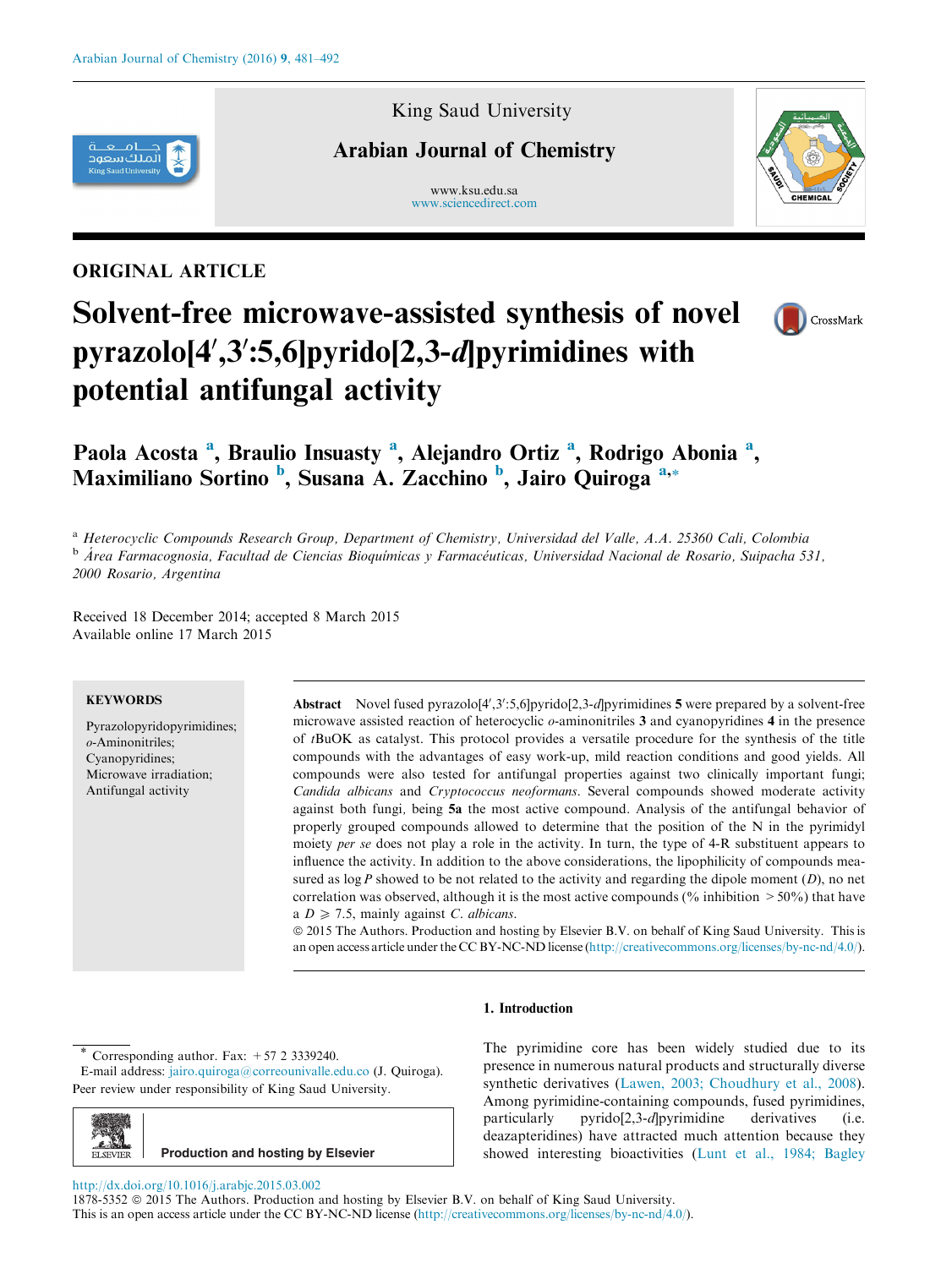[et al., 2001; Devi et al., 2003; Devi et al., 2004; Kanth et al.,](#page-10-0) [2006; Bulicz et al., 2006; Tu et al., 2006; Tu et al., 2008\)](#page-10-0) such as antipyretic, antibacterial, antitumor, antihistaminic ([Piper](#page-11-0) [et al., 1986; Kuyper et al., 1996; Quintela et al., 1997;](#page-11-0) [Cordeu et al., 2007](#page-11-0)), diuretic, antifolate, calcium-channelantagonist, anti-inflammatory [\(Parish et al., 1982; Pastor](#page-11-0) [et al., 1994; Rosowsky et al., 1995\)](#page-11-0).

The pyrimido[2,3-d]pyrimidine-7-ones I, piritrexim (II) and [1-(2-amino-6-aryl-pyrido[2,3-d]pyrimidin-7-yl)ureas] (III) showed to be inhibitors of cyclin-dependent kinases ([Toogood, 2001\)](#page-11-0), dihydrofolate reductase [\(Gangjee et al.,](#page-10-0) [2003; Chan and Rosowsky, 2005; Chan et al., 2005\)](#page-10-0) and receptor and non-receptor tyrosine kinases [\(Hamby et al., 1997;](#page-10-0) [Dorsey et al., 2000; Wissing et al., 2004\)](#page-10-0), respectively (Fig. 1).

The incidence of fungal infection has increased dramatically in recent years. The widespread use of antifungal drugs and their resistance against fungal infections has led to serious health hazards ([Tandon et al., 2009\)](#page-11-0). Although there are diverse available drugs for the treatment of systemic and superficial mycoses, they are not completely effective for their eradication ([Brown and Wright, 2005](#page-10-0)). In addition, they all possess a certain degree of toxicity and quickly develop resistance due to the large-scale use. There is, therefore, an urgent need for new antifungal chemical structures alternatives to the existing ones [\(Mukherjee et al., 2003\)](#page-10-0). In this sense, the pyrido[2,3-d]pyrimidine ring system is present in biologically active compounds which possess high antifungal properties. More specifically some of them show activity against dermatophytes, fungi causing the most important superficial mycoses in human beings [\(Quiroga et al., 2006](#page-11-0)).

Microwave irradiation (MWI) has emerged as a powerful tool for high-throughput organic synthesis. This source of energy can improve the yield and purity of the desired compounds in short reaction times through the precise control of parameters such as power irradiation, pressure and temperature [\(Martins et al., 2009; Kappe, 2004; Quiroga et al., 2010;](#page-10-0) [Quiroga et al., 2012](#page-10-0)).

Due to our interest in the synthesis of potentially bioactive nitrogen-containing six-membered heterocyclic compounds ([Insuasty et al., 2008; Insuasty et al., 2010; Quiroga et al.,](#page-10-0) [1998\)](#page-10-0), herein we report a versatile and efficient method for the preparation of pyrazolo[4',3':5,6]pyrido[2,3-d]pyrimidine derivatives, *via* cyclocondensation reaction between heterocyclic *o*-aminonitriles 3 and cyanopyridines 4. The starting o-aminonitriles 3 (6-aminopyrazolo[3,4-b]pyridine-5-carbonitriles) were obtained by a modified method described in the literature ([Quiroga et al., 1999\)](#page-11-0), through the interaction of 5-amino-3-methyl-1-phenylpyrazole 1 with different benzylidenemalononitriles 2, using ethanol as solvent and acetic acid as catalyst (Scheme 1).

#### 2. Results and discussion

#### 2.1. Chemistry

In our study, several conditions were tested at first including diverse solvents, temperatures and power of the microwave source in order to find the best reaction conditions for the synthesis of 5a. In all cases, reactions were carried out from  $o$ -aminonitrile 3a (R = Cl) and 4-cyanopyridine 4 as a model reaction ([Scheme 2](#page-2-0)). When ethanol was used as the solvent and the mixture was subjected to reflux, the desired product 5a was obtained in low yield (30%, entry 1) after 9 h. When DMF was used as the refluxing solvent, almost the same yield was obtained (31%, entry 2) after 8 h. Significative improvements were obtained when the reaction was performed under MWI using DMF as the solvent (11 min, yield =  $36\%$ , entry 3) or under solvent-free MWI (10 min, yield =  $41\%$ , entry 4). The presence of tBuOK in the reaction media, which is a typical catalyst for such reactions ([Olivieria et al., 2008](#page-10-0)), increased the efficiency of the MW as well as the reflux reactions. In MW under solvent-free conditions or with solvents or in reflux reactions, the improvement was evidenced for



Figure 1 Structures of some pyrido[2,3-d]pyrimidine derivatives with biological activity.



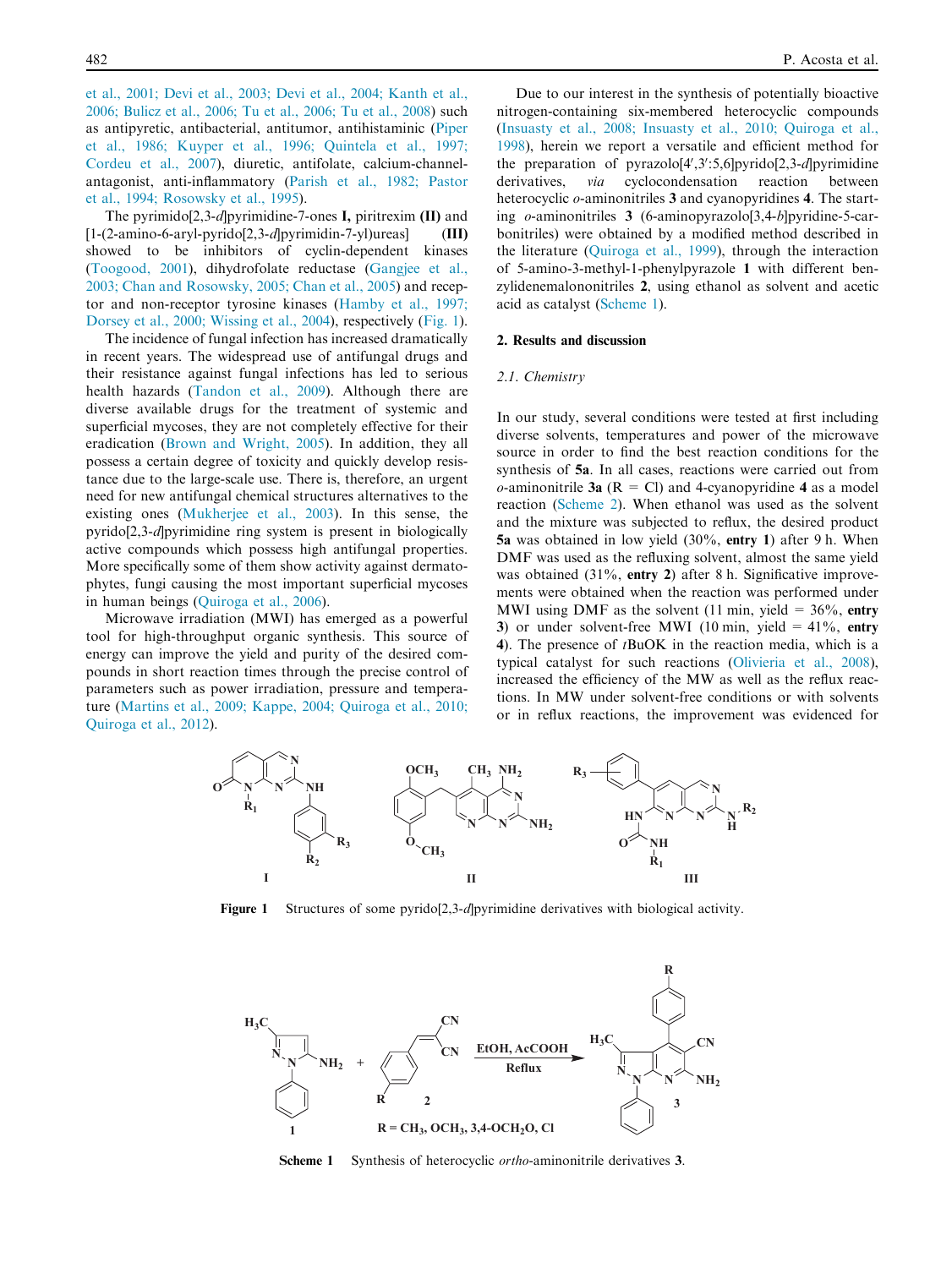<span id="page-2-0"></span>

Scheme 2 Synthesis of pyrazolo $[4', 3' : 5, 6]$ pyrido $[2, 3-d]$ pyrimidine derivatives 5.

shorter times of reaction and higher yields (compares entries 4/ 5; 3/10; 1/8; 2/9). Another important finding was that when the MW potency is raised in the presence of  $t$ BuOK (entries 5–7), shorter times and higher yields were obtained (Table 1).

It is worth mentioning that the lower yields were obtained when using 2-cyanopyridine in all cases (Table 2).

Formation of the pyrazolo[4',3':5,6]pyridine[2,3-d]pyrimidine system was unequivocally established by NMR data of the products. The chemical shifts and multiplicities of the protons were in accordance with the expected values. For example signals for the protons of the phenyl and pyridine rings of compounds 5 were found between 7.05 and 9.60 ppm. The signal for  $NH_2$  appears as a broad singlet between 5.12 and 5.40 ppm, and the signals of the protons of  $CH<sub>3</sub>$  appear as singlets between 1.70 and 1.90 ppm.

A possible mechanism of this cyclo-condensation reaction is outlined in [Scheme 3](#page-3-0). Presumably, the initial step is the addition of the amino group of the  $o$ -aminonitrile 3 to the nitrile group of the cyanopyridine 4 to amidine intermediate 6; the final step should be the amine–nitrile intramolecular condensation in 6 to afford 5a–k [\(Scheme 3\)](#page-3-0).

#### 2.2. Antifungal activity

In order to have a look into the potential usefulness of these compounds as hits and heads of series for the development of antifungal drugs, we investigated the antifungal properties

Table 1 Optimization of the reaction of the 6-amino-4-(4 chloro-phenyl)-3-methyl-1-phenyl-1H-pyrazolo[3,4-b]pyridine-5-carbonitrile 3a with 4-cyanopyridine 4.

| Entry          | Solvent      | Conditions                      | Time<br>(min)            | Yield<br>$(\%)$ |
|----------------|--------------|---------------------------------|--------------------------|-----------------|
| 1              | Ethanol      | Reflux                          | 540                      | 30              |
| $\mathfrak{D}$ | <b>DMF</b>   | Reflux                          | 480                      | 31              |
| $\mathcal{E}$  | <b>DMF</b>   | MW $(80 °C, 100 W)$             | 11                       | 36              |
| $\overline{4}$ | Solvent-free | MW (100 $\degree$ C, 150 W)     | 10                       | 41              |
| 5              | Solvent-free | $t$ BuOK, MW<br>(100 °C, 150 W) | 8                        | 52              |
| 6              | Solvent-free | $t$ BuOK, MW<br>(100 °C, 200 W) | 6                        | 59              |
|                | Solvent-free | $t$ BuOK, MW<br>(100 °C, 250 W) | $\overline{\phantom{0}}$ | 61              |
| 8              | Ethanol      | tBuOK, Reflux                   | 240                      | 36              |
| 9              | <b>DMF</b>   | $t$ BuOK, Reflux                | 210                      | 40              |
| 10             | <b>DMF</b>   | tBuOK, MW<br>(80 °C, 100 W)     | 9                        | 48              |

Table 2 Synthesis of pyrazolo[4',3':5,6]pyrido[2,3-d]pyrimidines 5.



| Compound       | R                         | Product      | Time (min)     | Yield $(\% )$ |
|----------------|---------------------------|--------------|----------------|---------------|
| 5a             | C1                        | Pyridin-4-yl | 5              | 61            |
| 5b             | C1                        | Pyridin-3-yl | -1             | 57            |
| 5c             | C1                        | Pyridin-2-yl | -1             | 42            |
| 5d             | OCH <sub>3</sub>          | Pyridin-4-yl | $\overline{2}$ | 60            |
| 5e             | OCH <sub>3</sub>          | Pyridin-3-yl | 3              | 61            |
| 5f             | OCH <sub>3</sub>          | Pyridin-2-yl | $\overline{2}$ | 42            |
| 5g             | CH <sub>3</sub>           | Pyridin-4-yl | 5              | 62            |
| 5 <sub>h</sub> | CH <sub>3</sub>           | Pyridin-3-yl | 6              | 56            |
| 5i             | CH <sub>3</sub>           | Pyridin-2-yl | 3              | 48            |
| 5i             | $3,4$ -OCH <sub>2</sub> O | Pyridin-4-yl | 5              | 59            |
| 5k             | $3.4-OCH2O$               | Pyridin-3-yl | 5              | 50            |

of compounds 5a–5k against two clinical important fungal species, Cryptococcus neoformans and Candida albicans. At first we used standardized strains of the American Type Culture Collection (ATCC) as the targets for testing antifungal activity and then, the most active compounds were tested against an expanded panel of clinical isolates in order to know the actual activity of the selected compounds against not only fungi from culture collections but from patients with fungal infections.

Results were expressed as the percentages of inhibition of each fungus in the range  $250-0.98 \mu g/mL$  by using the standardized microbroth dilution method M-27A3 of Clinical and Laboratory Standards Institute ([CLSI document, 2008](#page-10-0)), which assures confident and reproducible results.

The selection of C. neoformans was due to the fact that this opportunistic fungus is the main cause of cryptococcal meningoencephalitis, which has a high mortality rate among patients with profoundly impaired infections (Trpkovié [et al., 2012](#page-11-0)).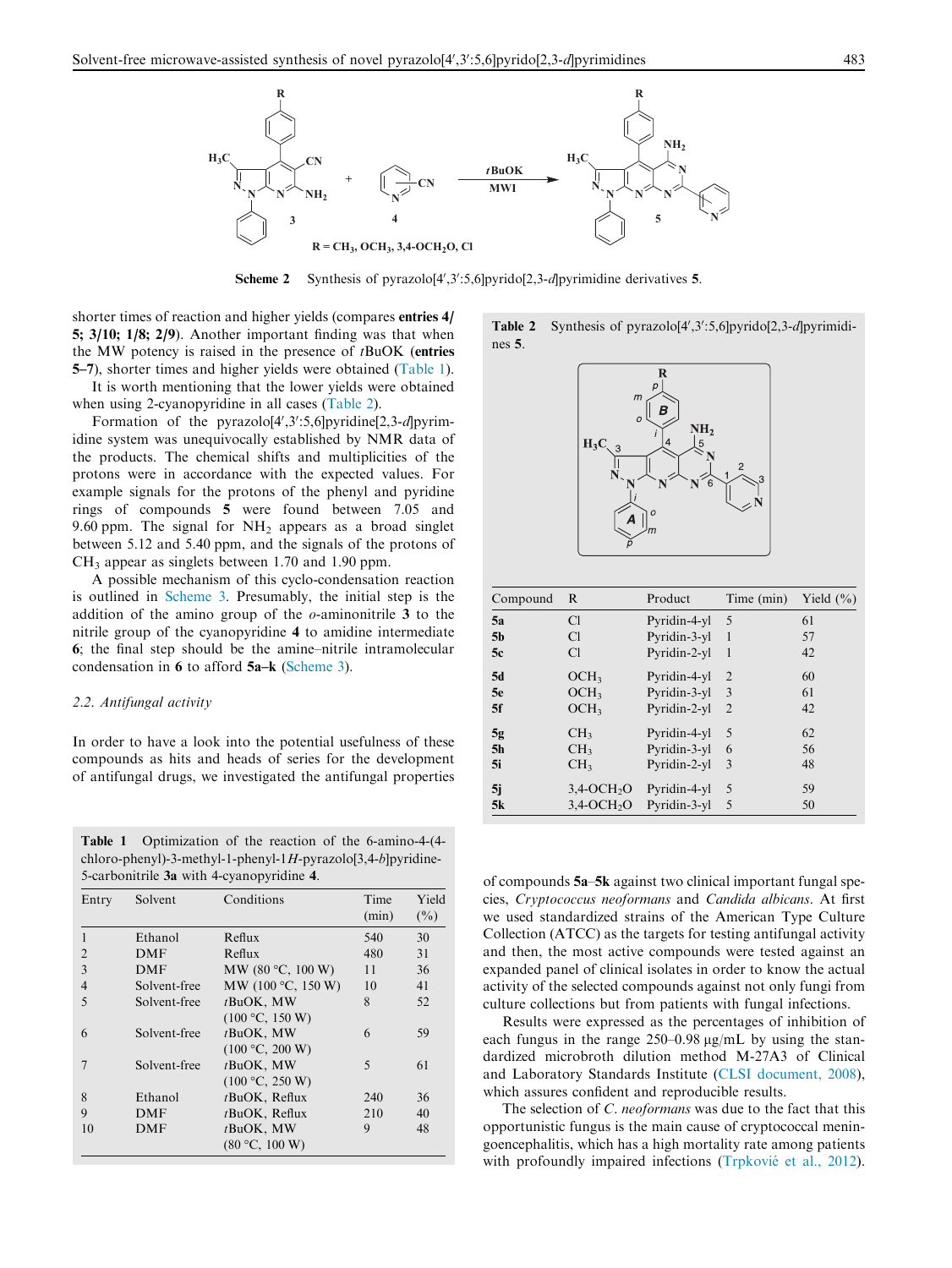<span id="page-3-0"></span>

Scheme 3 Possible mechanistic route for the synthesis of compounds 5.

Even though new antifungal drugs have been developed in recent years, the availability of antifungal agents with anticryptococcal activity is still limited and sometimes the strains develop quickly resistance [\(Perkins et al., 2005](#page-11-0)). This scenario has motivated the search of new compounds that present antifungal properties against this fungus ([Aguiar et al.,](#page-10-0) [2012\)](#page-10-0).

In turn, C. albicans is the fourth leading cause of nosocomial bloodstream infection (BSI) in intensive care units, causing fatal invasive candidiasis in a high percentage of patients ([Pfaller and Diekema, 2007\)](#page-11-0). As a consequence, new chemical structures with anticandidal activities are highly welcome.

For a more comprehensive analysis of the results, we grouped the compounds in two series: series (i) includes compounds with different pyridinyl moieties (pyridin-4-yl, 3-yl and 2-yl) and same R (Cl, OCH<sub>3</sub> CH<sub>3</sub> or 3,4-OCH<sub>2</sub>O) which allowed to have a look on the influence of the position of the N of the pyridinyl moiety on the antifungal activity; and series (ii) that includes compounds with same pyridinyl moiety (pyridin-4-yl, 3-yl or 2-yl) but different R (Cl, OCH<sub>3</sub> CH<sub>3</sub> and  $3,4$ -OCH<sub>2</sub>O) which allowed to analyze the role played by the different R substituents in the antifungal activity. Compounds of series (i) were sub-divided in four sub-groups: (i.1) with  $R = Cl$  (5a, 5b, 5c); (i.2) with  $R = OCH_3$  (5d, 5e, 5f); (i.3) with  $R = CH_3$  (5g, 5h, 5i) and (i.4) with  $R = 3,4$ -OCH<sub>2</sub>O (5*j*, 5*k*). Comparative growth inhibition percentages of the compounds of each sub-group can be observed in [Fig. 2](#page-4-0).

In [Fig. 2,](#page-4-0) sub-group i.1 ( $R = Cl$ ) the highest activity was displayed by 5a which possesses a pyridin-4-yl moiety. Instead, in sub-groups i.2 and i.4  $(R = OCH_3$  and  $-OCH<sub>2</sub>O$  respectively) compounds with 4-pyridinyl moiety showed the lowest activity and compounds with 3-pyridinyl (5e, 5k) and 2-pyridinyl (5f) moieties were the most active ones. Compounds of group i.3 show dissimilar behavior against C. albicans and C. neoformans. From these results it is clear that the position of the N in pyridinyl moiety per se, does not play a role in the activity since i.e. compounds with pyridin-4-yl moieties are not the most active structures within each sub-series against C. albicans or C. neoformans. The same can be observed for compounds with pyridin-3-yl or 2-yl moieties (see [Table 3](#page-5-0) for values of the inhibition percentages).

Then, we tried to investigate the role (if any) played by the different R substituents in the activity. So, we compared compounds with same pyridinyl moiety (pyridin-4-yl, 3-yl or 2-yl) but different R  $(Cl, OCH_3 CH_3$  and 3,4-OCH<sub>2</sub>O) [series (ii)] as follows: in [Fig. 3](#page-6-0), ii.1 we compared the compounds with pyridin-4-yl moiety but different R:  $5a$  (Cl),  $5d$  (OCH<sub>3</sub>),  $5g$  $(CH<sub>3</sub>)$  and 5j (OCH<sub>2</sub>O) against each fungi; in ii.2, compounds with pyridin-3-yl moiety 5b, 5e, 5h and 5k and in ii.3, compounds with pyridin-2-yl moiety 5c, 5f and 5i.

From [Fig. 3](#page-6-0) (whose percentages of inhibition can be queried in [Table 4](#page-7-0)), we see that within compounds of group ii.1 5a, 5d, 5g and 5j those with  $R = Cl$  (5a) and  $R = CH_3$  (5g) ([Fig. 3,](#page-6-0) ii.1) showed the best activity (91.7% and 57.3% inhibition growth against C. neoformans and 78.3% and 76.9% against C. albicans). Since chloro and methyl groups have nearly the same volume, the size of the substituent and not its electronic properties would seem to play a role in the antifungal activity in this ii.1 group. In contrast, within compounds of group ii.2 with pyridin-3-yl moiety, those with  $R = OCH_3$  (5e) and OCH<sub>2</sub>O (5k) showed the best activity against both fungi (72.5% and 64.5% against C. neoformans and 62.2% and 50.2% against C. albicans). The methylated derivative 5h also showed good activity but only against C. albicans. Within group ii.3, the substituents appear not to influence the antifungal activity since 5c, 5f and 5i show almost the same activity against C. neoformans and the behavior is dissimilar with C. albicans.

To deepen this analysis, the quantitative parameters  $log P$ and dipole moment  $(D)$  of each compound  $(5a-5k)$  were calculated and correlated with the activity. Both parameters were calculated using quantum mechanical at semiempirical level using Mopac, with the parametric method 3 (PM3). The molecular modeling was prepared using CS Chem-Office Software version 9.0 (Cambridge software) ([C.S. Chem](#page-10-0) [office, 2005\)](#page-10-0). It is known that  $\log P$  (logarithm of the partition coefficient in a biphasic system, e.g. n-octanol/water) describes the macroscopic hydrophobicity of a molecule which is a factor that many times determines its ability to penetrate the membranes of fungal cells and to reach the interacting sites, thus influencing the antifungal activity of compounds [\(Voda](#page-11-0) [et al., 2004](#page-11-0)). D, that is the measure of net molecular polarity, tell us about the charge separation in a molecule. The larger the difference in electronegativities of bonded atoms, the larger the dipole moment.

[Table 4](#page-7-0) shows  $\log P$  and D for all compounds tested along with the percentages of inhibition against both fungi at 250  $\mu$ g/mL.

To determine if the  $\log P$  has some influence in the activity, this parameter was plotted vs antifungal activity (against C. neoformans and C. albicans) in [Fig. 4](#page-7-0).

From [Fig. 4,](#page-7-0) it is clear that  $log P$ , that is to say the lipophilicity of compounds, has no relationship with the activity, since compounds with the same  $\log P$  such as 5a and 5b display completely different activities against both C. neoformans and C. albicans. Another clear example is the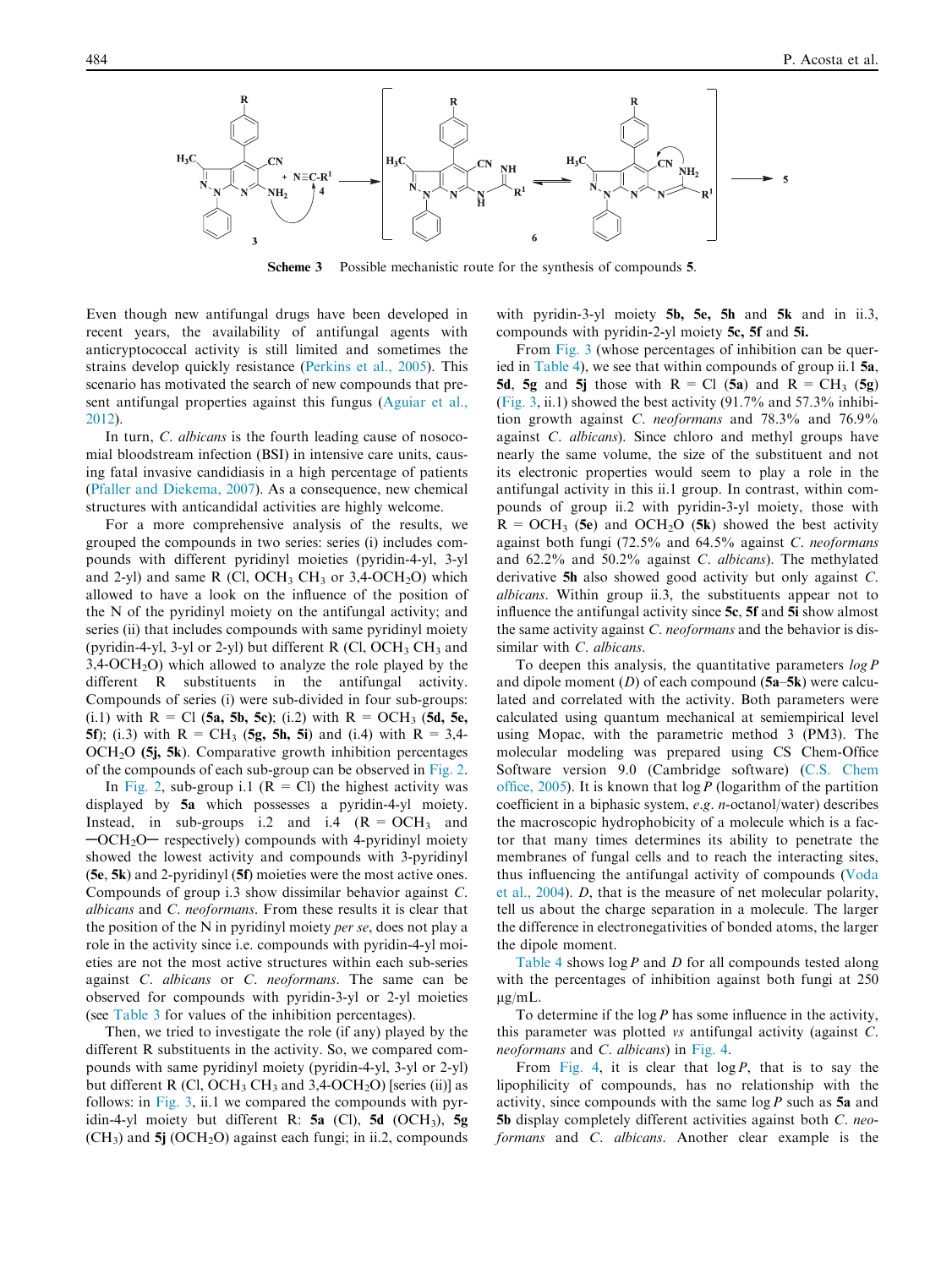<span id="page-4-0"></span>

Figure 2 Comparative antifungal activities of compounds of series (i) with different pyridin-yl moieties and similar R in position 4: (i.1) 5a, 5b and 5c; (i.2) 5d, 5e and 5f; (i.3) 5g, 5h and 5i; or in 3,4 (i.4): 5j and 5k against Cryptococcus neoformans [C.n.] or Candida albicans [C.a]. Amphotericin B (Amp) inhibits 100% growth at 1.0 µg/mL against C. albicans and 0.5 µg/mL against C. neoformans (curves of Amp are not included).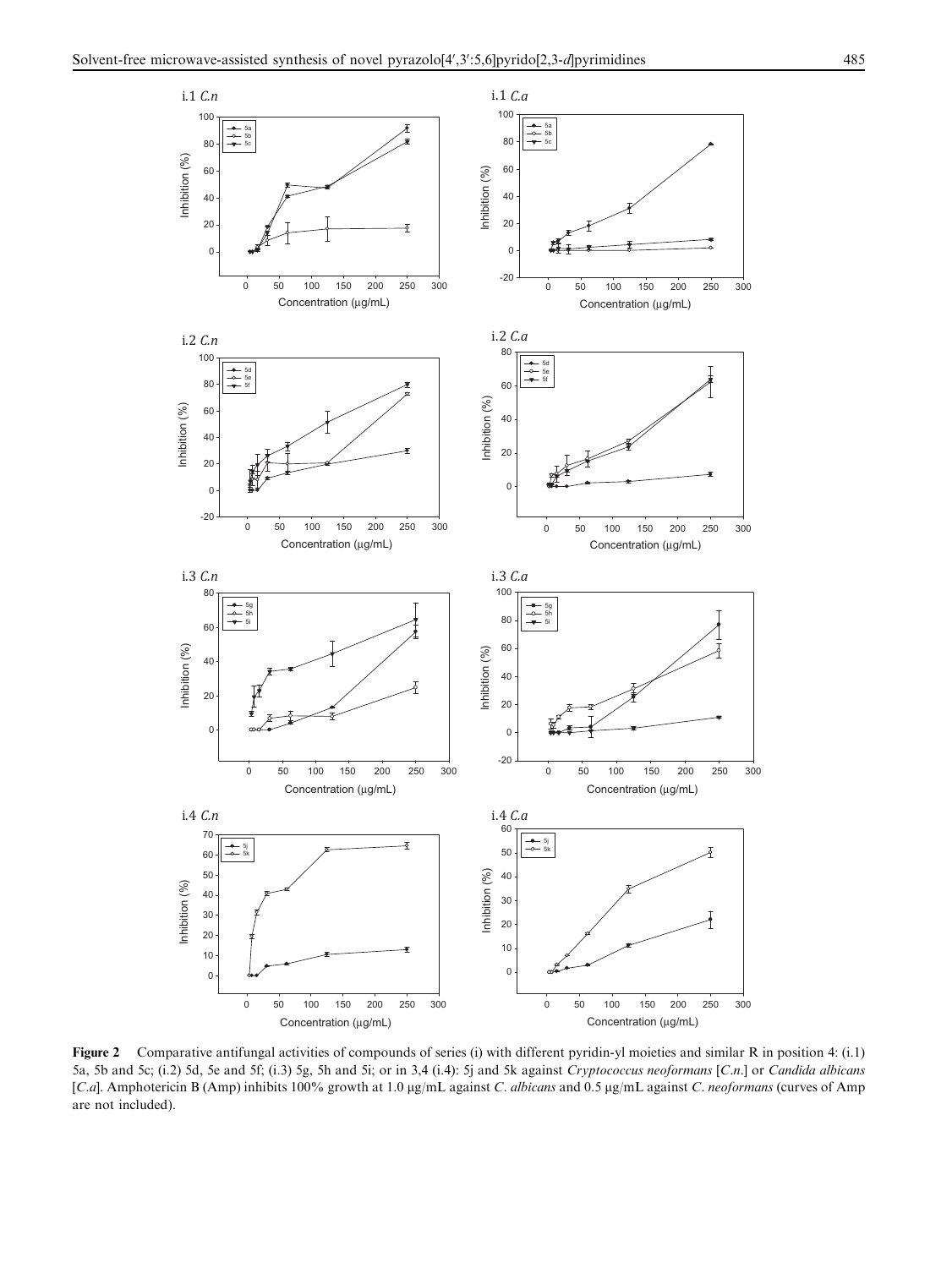| Sub-series | Moiety                                       | $\mathbf{R}$                                                                          | Cp             | Concentrations in µg/mL                 |                                         |                                        |                                        |                                         |                                         |                                       |
|------------|----------------------------------------------|---------------------------------------------------------------------------------------|----------------|-----------------------------------------|-----------------------------------------|----------------------------------------|----------------------------------------|-----------------------------------------|-----------------------------------------|---------------------------------------|
|            |                                              |                                                                                       |                | 250                                     | 125                                     | 62.5                                   | 31.25                                  | 15.62                                   | 7.81                                    | 3.9                                   |
|            | C. neoformans ATCC 32264                     |                                                                                       |                |                                         |                                         |                                        |                                        |                                         |                                         |                                       |
| i.1        | 4-pyridinyl                                  | C <sub>1</sub>                                                                        | 5a             | $91.7 \pm 2.8$                          | $57.3 \pm 0.7$                          | $49.5 \pm 1.6$                         | $13.75 \pm 1.8$                        | $2.17 \pm 0.4$                          | $\overline{0}$                          | $\theta$                              |
|            | 3-pyridinyl                                  | Cl                                                                                    | 5 <sub>b</sub> | $17.5 \pm 2.7$                          | $16.9 \pm 1.8$                          | $14.0 \pm 1.8$                         | $8.4 \pm 1.3$                          | $3.4 \pm 1.7$                           | $\overline{0}$                          | $\Omega$                              |
|            | 2-pyridinyl                                  | C <sub>1</sub>                                                                        | 5c             | $81.6 \pm 1.9$                          | $48.6 \pm 0.38$                         | $41.1 \pm 0.5$                         | $18.8 \pm 0.31$                        | $1.21 \pm 0.79$                         | $\theta$                                | $\mathbf{0}$                          |
| i.2        | 4-pyridinyl                                  | OCH <sub>3</sub>                                                                      | 5d             | $29.9 \pm 1.9$                          | $19.7 \pm 0.6$                          | $13.2 \pm 1.08$                        | $9.04 \pm 1.03$                        | $\overline{0}$                          | $\overline{0}$                          | $\boldsymbol{0}$                      |
|            | 3-pyridinyl                                  | OCH <sub>3</sub>                                                                      | 5e             | $72.5 \pm 0.9$                          | $20.7 \pm 0.4$                          | $19.9 \pm 1.21$                        | $19.7 \pm 1.2$                         | $7.9 \pm 1.4$                           | $6.2 \pm 1.3$                           | $3.6 \pm 1.5$                         |
|            | 2-pyridinyl                                  | OCH <sub>3</sub>                                                                      | 5f             | $79.7 \pm 1.8$                          | $51.3 \pm 1.5$                          | $33.2 \pm 1.2$                         | $26.1 \pm 1.9$                         | $19.3 \pm 1.9$                          | $14.1 \pm 1.1$                          | $6.9 \pm 0.5$                         |
| i.3        | 4-pyridinyl                                  | CH <sub>3</sub>                                                                       | 5g             | $57.3 \pm 1.1$                          | $33.09 \pm 0.3$                         | $23.9 \pm 0.3$                         | $\overline{0}$                         | $\overline{0}$                          | $\mathbf{0}$                            | $\boldsymbol{0}$                      |
|            | 3-pyridinyl                                  | CH <sub>3</sub>                                                                       | 5 <sub>h</sub> | $24.7 \pm 1.4$                          | $7.9 \pm 2.1$                           | $7.2 \pm 1.9$                          | $6.8 \pm 1.9$                          | $\Omega$                                | $\theta$                                | $\boldsymbol{0}$                      |
|            | 2-pyridinyl                                  | CH <sub>3</sub>                                                                       | 5i             | $64.5 \pm 2.9$                          | $44.6 \pm 1.6$                          | $35.6 \pm 0.9$                         | $34.1 \pm 1.9$                         | $22.9 \pm 1.5$                          | $19.3 \pm 1.1$                          | $9.4 \pm 1.4$                         |
| i.4        |                                              | 4-pyridinyl $-OCH2O-$<br>3-pyridinyl $- OCH2O - 5k$<br>Amphotericin B at $2 \mu g/mL$ | 5j             | $12.9 \pm 1.1$<br>$64.5 \pm 1.5$<br>100 | $10.5 \pm 0.9$<br>$62.5 \pm 1.0$<br>100 | $5.9 \pm 0.5$<br>$42.8 \pm 0.6$<br>100 | $4.7 \pm 0.3$<br>$40.7 \pm 1.1$<br>100 | $\overline{0}$<br>$31.4 \pm 1.4$<br>100 | $\overline{0}$<br>$19.5 \pm 1.1$<br>100 | $\mathbf{0}$<br>$\overline{0}$<br>100 |
|            | C. albicans ATCC 10231                       |                                                                                       |                |                                         |                                         |                                        |                                        |                                         |                                         |                                       |
| i.1        | 4-pyridinyl                                  | Cl                                                                                    | 5a             | $78.3 \pm 0.3$                          | $31.0 \pm 1.9$                          | $18.1 \pm 1.7$                         | $12.9 \pm 1.2$                         | $6.9 \pm 1.6$                           | $5.7 \pm 1.4$                           | $\overline{0}$                        |
|            | 3-pyridinyl                                  | Cl                                                                                    | 5 <sub>b</sub> | $1.85 \pm 0.1$                          | $\overline{0}$                          | $\Omega$                               | $\theta$                               | $\Omega$                                | $\mathbf{0}$                            | $\boldsymbol{0}$                      |
|            | 2-pyridinyl                                  | C <sub>1</sub>                                                                        | 5c             | $8.12 \pm 0.7$                          | $4.3 \pm 0.4$                           | $2.3 \pm 0.7$                          | $1.6 \pm 0.4$                          | $1.1 \pm 0.1$                           | $\mathbf{0}$                            | $\mathbf{0}$                          |
| i.2        | 4-pyridinyl                                  | OCH <sub>3</sub>                                                                      | 5d             | $7.3 \pm 1.2$                           | $3.0 \pm 0.6$                           | $2.1 \pm 0.5$                          | $\overline{0}$                         | $\Omega$                                | $\mathbf{0}$                            | $\boldsymbol{0}$                      |
|            | 3-pyridinyl                                  | OCH <sub>3</sub>                                                                      | 5e             | $62.2 \pm 2.3$                          | $27.1 \pm 1.1$                          | $16.5 \pm 1.9$                         | $12.6 \pm 0.1$                         | $\Omega$                                | $\theta$                                | $\overline{0}$                        |
|            | 2-pyridinyl                                  | OCH <sub>3</sub>                                                                      | 5f             | $63.8 \pm 2.0$                          | $23.7 \pm 1.8$                          | $15.1 \pm 0.4$                         | $9.4 \pm 0.9$                          | $6.2 \pm 0.7$                           | $1.4 \pm 0.1$                           | $1.4 \pm 0.2$                         |
| i.3        | 4-pyridinyl                                  | CH <sub>3</sub>                                                                       | 5g             | $76.9 \pm 1.3$                          | $25.4 \pm 1.5$                          | $24.1 \pm 1.3$                         | $3.4 \pm 0.5$                          | $\theta$                                | $\Omega$                                | $\overline{0}$                        |
|            | 3-pyridinyl                                  | CH <sub>3</sub>                                                                       | 5 <sub>h</sub> | $58.5 \pm 1.3$                          | $31.2 \pm 1.8$                          | $18.4 \pm 1.7$                         | $17.7 \pm 2.8$                         | $11.1 \pm 1.4$                          | $6.3 \pm 1.1$                           | $5.3 \pm 0.4$                         |
|            | 2-pyridinyl                                  | CH <sub>3</sub>                                                                       | 5i             | $11.0 \pm 0.6$                          | $3.2 \pm 0.9$                           | $1.3 \pm 0.1$                          | $\overline{0}$                         | $\overline{0}$                          | $\theta$                                | $\mathbf{0}$                          |
| i.4        | 4-pyridinyl<br>3-pyridinyl<br>Amphotericin B | $-OCH2O-$<br>$-OCH2O-$                                                                | 5j<br>5k       | $22.1 \pm 1.5$<br>$50.2 \pm 2.1$<br>100 | $11.3 \pm 0.6$<br>$34.9 \pm 1.7$<br>100 | $2.9 \pm 0.1$<br>$16.2 \pm 0.3$<br>100 | $1.7 \pm 0.1$<br>$7.0 \pm 0.1$<br>100  | $0.3 \pm 0.1$<br>$3.2 \pm 0.2$<br>100   | $\overline{0}$<br>$\overline{0}$<br>100 | $\mathbf{0}$<br>$\overline{0}$<br>100 |

<span id="page-5-0"></span>Table 3 Percentages of inhibition of 5a–5k against C. albicans ATCC 10231 and C. neoformans ATCC 32264 at the range 250–3.9 ug/ m<sub>I</sub>

comparison of activities of 5e and 5d, which have almost the same  $\log P$  and different activities.

In turn, to determine if  $D$  has some influence in the activity, D was plotted vs antifungal activity (against C. neoformans and C. albicans) in [Fig. 5.](#page-8-0)

In [Fig. 5](#page-8-0), we can observe that there is not a net correlation between D and antifungal activity, but it is observed that most active compounds (% inhibition  $>50\%$ ) have a  $D \ge 7.5$ , mainly against C. albicans.

From Table 3 and both [Figs. 4 and 5,](#page-7-0) it is clear that compound 5a showed the best activity against both fungi inhibiting more than 90% of the growth of C. neoformans and 78% of C. albicans and therefore, this compound deserves further attention.

#### 2.2.1. Second order studies with clinical isolates

In order to gain insight into the potential of 5a not only against standardized strains but on clinical isolates of medical important fungi, 5a was tested at 250, 125, 62.5, 31.2 and 16.2 lg/mL against an extended panel of C. albicans and C. neoformans strains isolated from immunocompromised patients suffering fungal infections. Results are recorded in [Table 5.](#page-8-0)

As it can be observed in [Table 5,](#page-8-0) compound 5a exerts more than 80% of inhibition on 3 out the 5 C. albicans strains at 250  $\mu$ g/mL, and more than 50% inhibition in 4 of the 5 strains

at  $125 \mu g/mL$ . Moreover, compound 5a produces more than 80% inhibition on 8/10 isolates of C. neoformans at 250  $\mu$ g/mL, more than 50% inhibition in 9/10 isolates at 125  $\mu$ g/mL and in  $4/10$  strains at 62.5  $\mu$ g/mL, clearly indicating that 5a is a better inhibitor of C. neoformans than of C. albicans.

#### 3. Conclusion

In this article we described the microwave-assisted synthesis of novel pyrazolo[4',3':5,6]pyrimido[2,3-d]pyrimidines 5 under solvent-free conditions. The described synthesis represents a versatile, practical and environmental friendly method for the preparation of compounds 5 with the advantages of easy work-up, mild reaction conditions and good yields. Regarding the antifungal activity, several compounds showed moderate activity against C. albicans and C. neoformans, being 5a the most active compound. Analysis of the antifungal activity of properly grouped compounds allowed to determine that the position of the N in the pyrimidyl moiety per se does not play a role in the activity. In turn, the type of 4-R substituent appears to play a role in the activity. Within compounds with pyridin-4-yl moiety (5a, 5d, 5g and 5j) those with  $R = Cl(5a)$ and  $R = CH_3 (5g)$  showed the best activity. In contrast, within compounds with pyridin-3-yl moiety, those with  $R = OCH_3$ (5e) and  $OCH<sub>2</sub>O$  (5k) showed the highest inhibition percentage against both fungi. Within compounds with pyridin-2-yl, the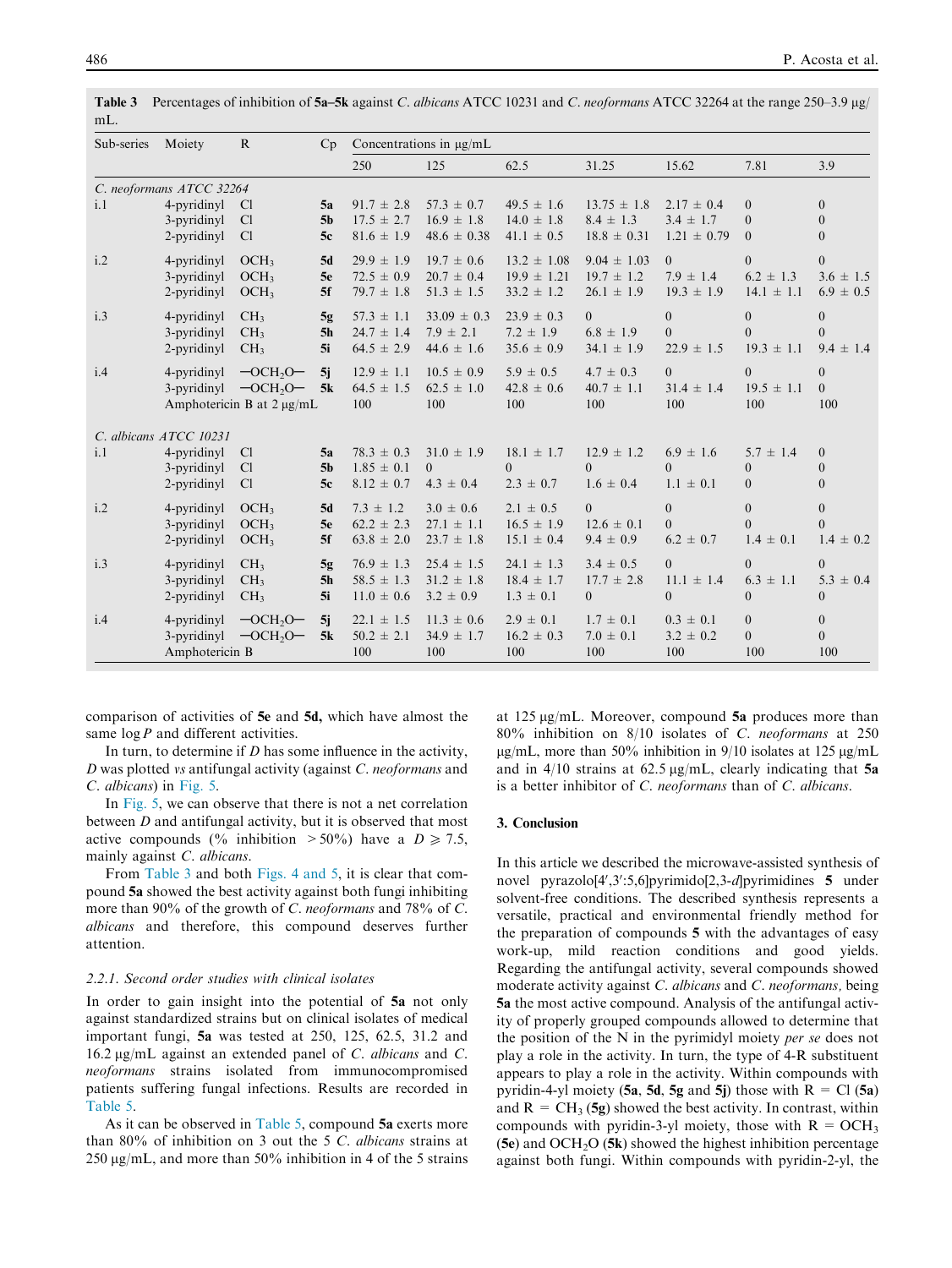<span id="page-6-0"></span>

Figure 3 Comparative antifungal activities of compounds of series (ii) with different pyridin-yl moiety and similar 4-R: (ii.1) compounds with pyridine-4-yl and Cl (5a), OCH<sub>3</sub> (5d), CH<sub>3</sub> (5g) and 3,4-OCH<sub>2</sub>O (5j); (ii.2) compounds with pyridine-3-yl moiety 5b (Cl), 5e (OCH<sub>3</sub>), 5h (CH<sub>3</sub>) and 5k (3,4-OCH<sub>2</sub>O); (ii.3) compounds with pyridine-2-yl moiety 5c (Cl); 5f (OCH<sub>3</sub>); 5i (CH<sub>3</sub>) against *Cryptococcus neoformans* [C.n.] or Candida albicans [C.a.]. Amphotericin B inhibits 100% at 1.0  $\mu$ g/mL against C. albicans and 0.5  $\mu$ g/mL against C. neoformans.

substituents appear not to exert any influence in the antifungal activity. In addition to the above considerations, the lipophilicity of compounds measured as  $\log P$  showed to be not related to the activity and there is not observed a net correlation between D and antifungal activity, although it is observed that the most active compounds (% inhibition  $>50\%$ ) have a  $D \geq 7.5$ , mainly against C. albicans.

#### 4. Experimental

Commercially available starting materials, reagents and solvents were used as supplied. The TLC analysis was performed on Merck TLC-plates aluminum silica gel 60 F254. Melting point was measured using a Büchi melting point apparatus and was uncorrected. Microwave reactions were performed in glass vessels (10 mL) using a CEM Focused Microwave Synthesis System™ apparatus, Model Discover, with power output from 0 to 300 W. The IR analysis was performed on a Shimadzu FTIR 8400 spectrophotometer in KBr disks. <sup>1</sup>H and 13C NMR spectra were run on a Bruker DPX 400 spectrometer operating at 400 MHz and 100 MHz respectively, using dimethyl sulfoxide- $d_6$  as solvent and tetramethylsilane as internal standard. Mass spectra were obtained from Shimadzu GCMS-QP 2010 spectrometer (equipped with a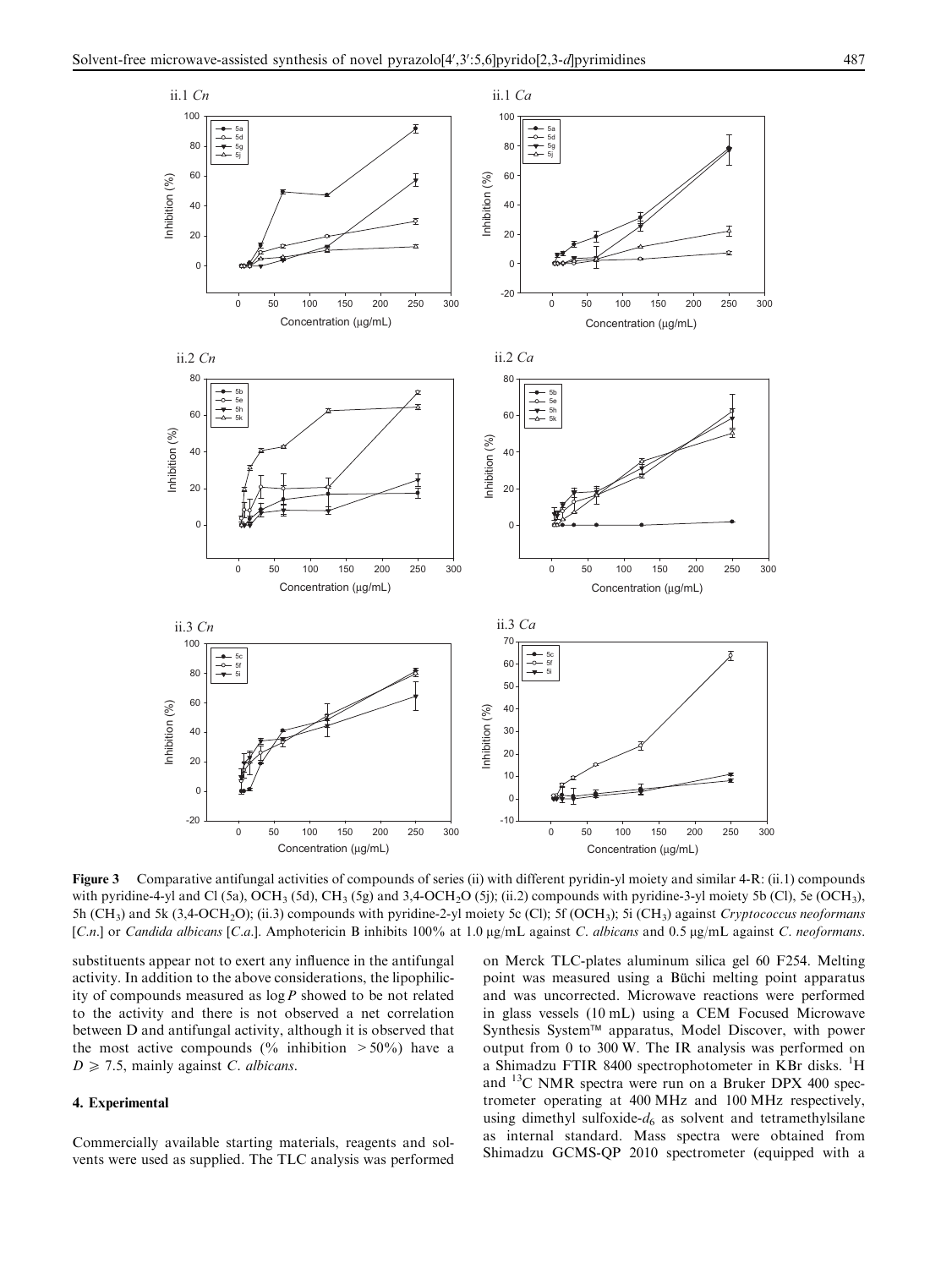<span id="page-7-0"></span>Table 4 The *in vitro* activity (% inhibition in *Cryptococcus* neoformans  $(C.n.)$  and *Candida albicans*  $(C.a.)$  at 250  $\mu$ g/mL of compounds 5a–k.

| Compound       | $\text{Log } P$ | Dipole $(D)$ | $C.n.^1$ (% Inh) | $C.a.^1$ (% Inh) |
|----------------|-----------------|--------------|------------------|------------------|
| 5a             | 7.27            | 7.6032       | 91.7             | 78.3             |
| 5 <sub>b</sub> | 7.27            | 6.9140       | 17.5             | 1.8              |
| 5c             | 7.69            | 7.1909       | 81.6             | 8.1              |
| 5d             | 6.58            | 8.4704       | 29.9             | 7.2              |
| 5e             | 6.58            | 9.2600       | 72.5             | 62.1             |
| 5f             | 7.01            | 9.2013       | 79.7             | 63.7             |
| 5g             | 7.20            | 8.5322       | 57.3             | 76.9             |
| 5 <sub>h</sub> | 7.20            | 7.9098       | 24.7             | 58.4             |
| 5i             | 7.62            | 8.6168       | 64.5             | 11.0             |
| 5j             | 6.49            | 7.4864       | 12.9             | 22.0             |
| 5k             | 6.46            | 8.9442       | 64.4             | 50.3             |

direct inlet probe) operating at 70 eV. Elemental analysis was carried out using a Thermo Finnigan Flash EA1112 CHN (STIUJA) elemental analyzer.

# 4.1. General procedure for the preparation of pyrazolo[4',3':5,6]pyrido[2,3-d]pyrimidines 5

All experiments were carried out using a focused microwave reactor (CEM Discover TM). A mixture of ortho-aminonitrile 3 (0.3 mmol), cyanopyridine  $4$  (0.4 mmol) and  $t$ BuOK  $(10 \text{ mol\%})$ , was exposed to microwave irradiation from 1 to 6 min at 100  $\degree$ C, a power of 250 W and 30 PSI of pressure. Then, the reaction mixture was treated with ethanol and the excess of solvent was removed under reduced pressure. Purification of products was performed using column chromatography in a mixture  $CHCl<sub>3</sub>/EtOH$  (20:1) as eluent.

#### 4.1.1. 4-(4-Chlorophenyl)-3-methyl-1-phenyl-7-(pyridin-4-yl)- 1H-pyrazolo[4',3':5,6]pyrido[2,3-d]pyrimidin-5-amine 5a

Yellow solid, yield 61%, mp > 350. FTIR (KBr)  $v(cm^{-1})$ : 3496 (NH), 3038 (=C-H), 1600, 1569 (C=N and C=C). <sup>1</sup>H NMR (400 MHz, DMSO- $d_6$ )  $\delta$ : 1.78 (s, 3H, CH<sub>3</sub>), 5.13 (brs, 2H, NH<sub>2</sub>), 7.36 (t, 1H,  $J = 7.3$  Hz, HAp), 7.61 (t, 2H,  $J = 7.7$  Hz, HAo,), 7.76–7.86 (m, 4H, HAm, HBm), 8.29 (d, 2H,  $J = 4.6$  Hz, H-2Py), 8.33(d, 2H,  $J = 8.1$  Hz, HBo), 8.75 (d, 2H,  $J = 4.7$  Hz, H-3Py). <sup>13</sup>C NMR (100 MHz DMSO- $d_6$ )  $\delta$ : 14.5 (CH<sub>3</sub>), 103.6 (C), 116.8 (C), 121.1 (CH), 122.6 (CH), 126.1 (CH), 129.6 (CH), 130.0 (CH), 131.0 (CH), 134.3 (C), 135.7 (C), 139.4 (C), 145.1 (C), 145.2 (C), 145.6 (C), 150.6 (CH), 152.6 (C), 159.6 (C), 162.4 (C), 164.9 (C). HR-MS calcd for  $C_{26}H_{18}C\text{IN}_7$  463.1312, found  $[M^+ + K]$  501.7842.  $[M^+ + H]$  463.8283. Anal. Calcd for  $C_{26}H_{18}CN_7H_2O$ : C, 64.90; H, 4.08; N, 20.34; found: C, 65.13; H, 3.82; N, 20.38.

### 4.1.2. 4-(4-Chlorophenyl)-3-methyl-1-phenyl-7-(pyridin-3-yl)- 1H-pyrazolo[4',3':5,6]pyrido[2,3-d]pyrimidin-5-amine 5b

Yellow solid, yield 57%, mp: 317-318. FTIR (KBr)  $v(cm^{-1})$ : 3470 (NH), 3058 (=C-H), 1550, 1510 (C=N and C=C). <sup>1</sup>H NMR (400 MHz, DMSO- $d_6$ )  $\delta$ : 1.74 (s, 3H, CH<sub>3</sub>), 5.10 (brs, 2H, NH<sub>2</sub>), 7.35 (t, 1H,  $J = 7.4$  Hz HAp), 7.51–7.56 (m, 1H, H-2Py), 7.60 (t, 2H,  $J = 7.9$  Hz, HAo), 7.79 (s, 4H, HAm, HBm), 8.33 (d, 2H,  $J = 7.9$  Hz, HBo), 8.68–8.73 (m, 2H, H-3Py, H-4Py). 9.55 (s, 1H, H-5Py) 13C NMR (100 MHz DMSO- $d_6$ )  $\delta$ : 14.5 (CH<sub>3</sub>), 103.4 (C), 116.6 (C), 121.2 (CH), 123.8 (CH), 126.2 (CH), 129.5 (CH), 130.0 (CH), 130.1 (CH), 133.8 (C), 134.8 (C), 135.7 (C), 136.0 (CH), 139.5(C), 145.0 (C), 145.2 (C), 150.2 (CH), 151.8 (CH), 152.3 (C), 159.7 (C), 162.7 (C), 164.7 (C). HR-MS calcd for  $C_{26}H_{18}CN_7$  463.1312, found  $[M^+ + K]$  501.8709.  $[M^+ + H]$  463.9121.

# 4.1.3. 4-(4-Chlorophenyl)-3-methyl-1-phenyl-7-(pyridin-2-yl)- 1H-pyrazolo[4',3':5,6]pyrido[2,3-d]pyrimidin-5-amine 5c

Yellow solid, yield 42%, mp > 350. FTIR (KBr)  $v(cm^{-1})$ : 3485 (NH), 3040 (=C-H), 1574, 1547 (C=N and C=C). <sup>1</sup>H NMR (400 MHz, DMSO-d<sub>6</sub>)  $\delta$ : 1.70 (m, 3H, CH<sub>3</sub>), 7.36 (t, 1H,  $J = 7.3$  Hz, HAp), 7.52–7.56 (m, 2H, HAo), 7.61– 7.63 (m, 4H, HAm, HBm), 8.37 (d, 2H,  $J = 7.8$  Hz, HBo), 8.58–8.63 (m, 2H, H-2Py, H-3Py), 8.83–8.70 (m, 2H, H-4Py, H-5Py). Not observed (brs,  $2H$ ,  $NH<sub>2</sub>$ ). Compound 5c is barely soluble in dimethyl sulfoxide or any other solvent normally used for NMR spectroscopy; thus, made the registration of a high resolution  ${}^{13}C$  NMR spectrum impossible. HR-MS calcd for  $C_{26}H_{18}C\text{IN}_7$  463.1312, found  $[M^+ + Na]$  486.1490.  $[M^+ + H]$  463.3628.



Figure 4 Log P vs inhibition percentage of Cryptococcus neoformans (left) and C. albicans (right) growth, by 5a–k at 250  $\mu$ g/mL.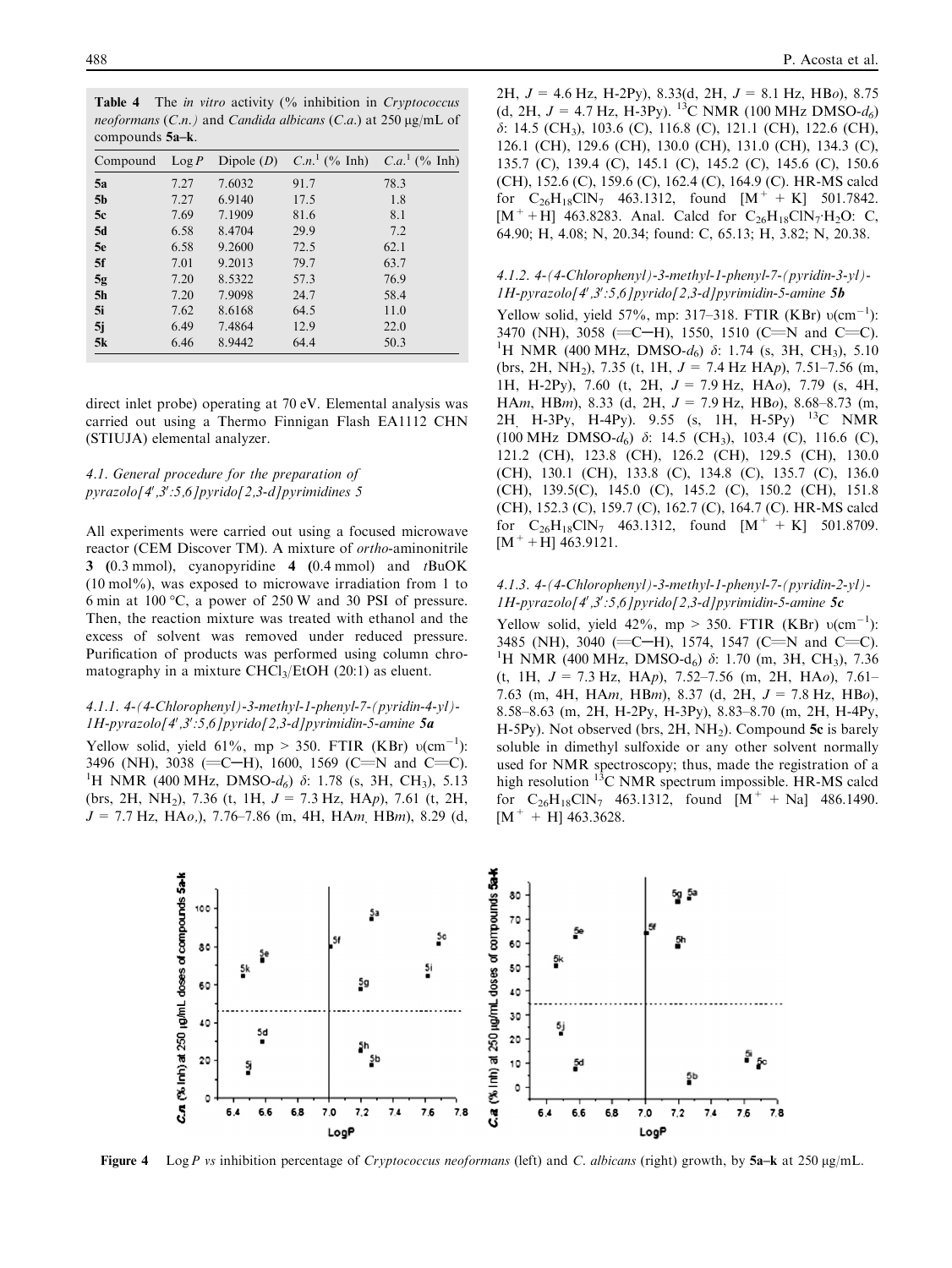<span id="page-8-0"></span>

Figure 5 Dipole (D) vs inhibition percentage of the C. neoformans (left) and C. albicans (right) growth by  $5a-k$  each at 250  $\mu$ g/mL.

Table 5 Antifungal activity (inhibition percentage) of 5a against clinical isolates of Candida albicans and Cryptococcus neoformans.

|                |                   |                | Inhibition % of compound 5a |                 |                  |                              |              |  |  |
|----------------|-------------------|----------------|-----------------------------|-----------------|------------------|------------------------------|--------------|--|--|
| Strain         |                   | $250 \mu g/mL$ | $125 \mu g/mL$              | $62.5 \mu g/mL$ | $331.2 \mu g/mL$ | $15.6 \,\mathrm{\upmu g/mL}$ | $\mathbf{I}$ |  |  |
| Ca             | ATCC10231         | $78.3 \pm 0.3$ | $31.0 \pm 1.9$              | $18.1 \pm 1.7$  | $12.9 \pm 1.2$   | $6.9 \pm 1.6$                | 100          |  |  |
| Ca             | <b>CCC 126</b>    | $80.1 \pm 0.4$ | $58.2 \pm 2.1$              | $34.2 \pm 1.5$  | $14.3 \pm 0.2$   | $5.3 \pm 0.6$                | 100          |  |  |
| Ca             | <b>CCC 127</b>    | $70.8 \pm 2.3$ | $45.4 \pm 1.0$              | $32.7 \pm 1.2$  | $10.7 \pm 0.8$   | $4.2 \pm 1.0$                | 100          |  |  |
| Ca             | <b>CCC 128</b>    | $73.3 \pm 0.8$ | $55.0 \pm 1.6$              | $46.3 \pm 1.4$  | $17.4 \pm 0.7$   | $12.2 \pm 1.3$               | 100          |  |  |
| Ca             | <b>CCC 129</b>    | $84.3 \pm 1.2$ | $62.5 \pm 1.1$              | $50.7 \pm 1.4$  | $33.9 \pm 0.2$   | $10.9 \pm 2.0$               | 100          |  |  |
| Ca             | <b>CCC 130</b>    | $80.2 \pm 1.2$ | $53.2 \pm 0.4$              | $44.7 \pm 1.3$  | $22.5 \pm 0.7$   | $12.6 \pm 1.3$               | 100          |  |  |
| C <sub>n</sub> | <b>ATCC 32264</b> | $91.7 \pm 2.8$ | $57.3 \pm 0.7$              | $49.5 \pm 1.6$  | $13.7 \pm 1.8$   | $2.1 \pm 0.4$                | 100          |  |  |
| Cn             | IM 983040         | $94.3 \pm 1.4$ | $68.3 \pm 3.4$              | $54.9 \pm 2.3$  | $23.4 \pm 1.2$   | $5.2 \pm 0.7$                | 100          |  |  |
| Cn             | IM 972724         | $97.8 \pm 2.4$ | $77.2 \pm 2.3$              | $35.5 \pm 3.3$  | $13.1 \pm 1.3$   | $0.3 \pm 0.1$                | 100          |  |  |
| Cn             | IM 042074         | $84.4 \pm 1.7$ | $76.8 \pm 1.5$              | $55.9 \pm 2.6$  | $33.6 \pm 1.8$   | $7.8 \pm 1.2$                | 100          |  |  |
| C <sub>n</sub> | IM 983036         | $92.3 \pm 1.3$ | $80.4 \pm 1.0$              | $52.4 \pm 1.3$  | $32.5 \pm 2.4$   | $12.3 \pm 1.8$               | 100          |  |  |
| Cn             | IM 00319          | $88.3 \pm 1.2$ | $68.5 \pm 1.6$              | $53.7 \pm 1.4$  | $39.3 \pm 0.2$   | $16.9 \pm 2.5$               | 100          |  |  |
| C <sub>n</sub> | IM 972751         | $83.4 \pm 1.9$ | $54.5 \pm 1.5$              | $22.7 \pm 0.4$  | $13.7 \pm 1.3$   | $6.7 \pm 0.4$                | 100          |  |  |
| Cn             | IM 031631         | $74.3 \pm 1.5$ | $55.8 \pm 3.1$              | $35.1 \pm 1.9$  | $15.2 \pm 0.2$   | $5.7 \pm 0.2$                | 100          |  |  |
| Cn             | IM 031706         | $87.5 \pm 2.1$ | $46.5 \pm 1.2$              | $37.1 \pm 2.2$  | $28.8 \pm 1.2$   | $12.3 \pm 1.2$               | 100          |  |  |
| C <sub>n</sub> | IM 961951         | $79.7 \pm 2.8$ | $69.5 \pm 2.9$              | $45.6 \pm 1.2$  | $20.9 \pm 1.2$   | $9.9 \pm 0.3$                | 100          |  |  |
| Cn             | IM 052470         | $88.2 \pm 1.7$ | $76.3 \pm 1.1$              | $45.3 \pm 1.5$  | $31.2 \pm 0.3$   | $14.7 \pm 1.5$               | 100          |  |  |

For the sake of comparison, standardized strains of C. albicans ATCC 10231 and C. neoformans ATCC 32264 are included in the table. Ca: Candida albicans; Cn: Cryptococcus neoformans; IM: Instituto Malbrán, Buenos Aires; ATCC: American Type Culture Collection, Manassas, USA; CCC: Reference Center in Mycology, Rosario, Argentina. Amp = Amphotericin B.

### 4.1.4. 4-(4-Methoxyphenyl)-3-methyl-1-phenyl-7-(pyridin-4 yl)-1H-pyrazolo[4',3':5,6]pyrido [2,3-d]pyrimidin-5-amine 5d

Yellow solid, yield 60%, mp: 332–333.  $v(cm^{-1})$ : 3494 (NH), 3044 (=C-H), 1620, 1574 (C=N and C=C). <sup>1</sup>H NMR (400 MHz, DMSO- $d_6$ )  $\delta$ : 1.90 (s, 3H, CH<sub>3</sub>), 3.94 (s, 3H, OCH<sub>3</sub>), 5.13 (brs, 2H, NH<sub>2</sub>), 7.28 (d, 2H,  $J = 8.6$  Hz, HBo), 7.35 (t, 1H,  $J = 7.4$  Hz, HAp), 7.55–7.63 (m, 4H, HAm, HBm), 8.32 (d, 2H,  $J = 5.9$  Hz, H-2Py), 8.36 (d, 2H,  $J = 7.8$  Hz, HAo), 8.75 (d, 2H,  $J = 5.9$  Hz, H-3Py). <sup>13</sup>C NMR (100 MHz DMSO- $d_6$ )  $\delta$ : 14.4 (CH<sub>3</sub>), 56.1 (OCH<sub>3</sub>), 104.0 (C), 115.6 (CH), 117.6 (C), 121.1 (CH), 122.6 (CH), 126.1 (CH), 127.4 (C), 129.5 (CH), 130.0 (CH), 139.6 (C), 145.4 (C), 145.8 (C), 146.8 (C), 150.6 (CH), 152.4 (C), 159.7 (C), 161.3 (C), 162.4 (C), 165.1 (C). HR-MS calcd for  $C_{27}H_{21}N_{7}O$  459.1808, found  $[M^{+} + K]$  498.9195.  $[M^{+} + H]$ 459.9754.

# 4.1.5. 4-(4-Methoxyphenyl)-3-methyl-1-phenyl-7-(pyridin-3 yl)-1H-pyrazolo[4',3':5,6]pyrido [2,3-d]pyrimidin-5-amine 5e

Yellow solid, yield 61%, mp: 306-307. FTIR (KBr)  $v(cm^{-1})$ : 3468 (NH), 3056 (=C-H), 1575, 1508 (C=N and C=C). <sup>1</sup>H NMR (400 MHz, DMSO- $d_6$ )  $\delta$ : 1.81 (s, 3H, CH<sub>3</sub>), 3.92 (s, 3H, OCH3), 5.26 (brs, 2H, NH2), 7.28 (d, 2H,  $J = 8.4$  Hz, HBo), 7.36 (t, 1H,  $J = 7.3$  Hz, HAp), 7.51-7.58 (m, 1H, H-3Py) 7.58–7.67 (m, 4H, HAm, HBm), 8.35 (d, 2H,  $J = 8.0$  Hz, HAo), 8.73 (d, 2H,  $J = 7.3$  Hz, H-2Py, H-4Py), 9.57 (s, 1H, H-6Py). <sup>13</sup>C NMR (100 MHz DMSO- $d_6$ )  $\delta$ : 14.4 (CH3), 56.1 (OCH3), 103.8 (C), 115.6 (CH), 117.0 (C), 121.1 (CH), 123.7 (CH), 126.1 (CH), 127.5 (C), 129.5 (CH), 130.3 (CH), 133.9 (C), 136.0 (CH), 139.6 (C), 145.4 (C), 146.7 (C) 150.2 (CH), 151.7 (CH), 152.4 (C), 159.7 (C), 161.3 (C), 162.7 (C), 164.9 (C). HR-MS calcd for  $C_{27}H_{21}N_7O$  459.1808, found  $[M^+ + K]$  498.8764.  $[M^+ + H]$  459.9340.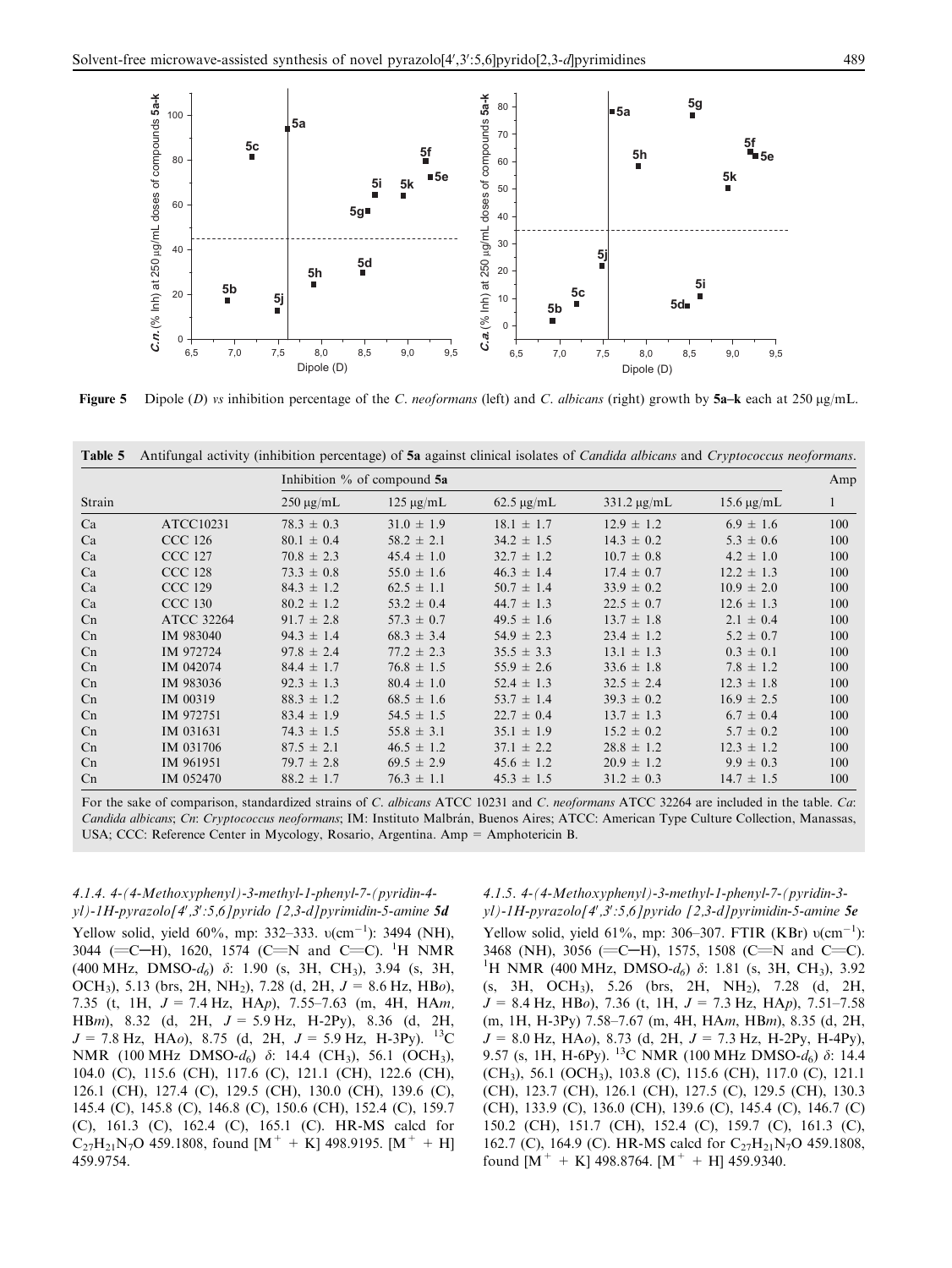4.1.6. 4-(4-Methoxyphenyl)-3-methyl-1-phenyl-7-(pyridin-2 yl)-1H-pyrazolo[4',3':5,6]pyrido [2,3-d]pyrimidin-5-amine 5f Yellow solid, yield 42%, mp > 350. FTIR (KBr)  $v(cm^{-1})$ : 3484 (NH), 3055 (=C-H), 1579, 1547 (C=N and C=C). <sup>1</sup>H NMR (400 MHz, DMSO- $d_6$ )  $\delta$ : 1.86 (s, 3H, CH<sub>3</sub>), 3.94  $(s, 3H, OCH_3)$ , 7.27 (d, 2H,  $J = 8.1$  Hz, HBo), 7.35 (t, 1H,  $J = 7.6$  Hz, HAp), 7.53 (t, 1H,  $J = 6.2$  Hz, H-4Py) 7.61 (d, 4H,  $J = 7.8$  Hz, HAm, HBm), 7.97 (t, 1H,  $J = 7.8$  Hz, H-3Py), 8.39 (d, 2H,  $J = 8.1$  Hz, HAo), 8.48 (d, 1H,  $J = 7.9$  Hz, H-2Py), 8.73 (d, 1H, 4.6 Hz, H-5Py). Not observed (brs,  $2H$ ,  $NH<sub>2</sub>$ ). Compound 5f is barely soluble in dimethyl sulfoxide or any other solvent normally used for NMR spectroscopy; thus, made the registration of a high resolution 13C NMR spectrum impossible. HR-MS calcd for  $C_{27}H_{21}N_{7}O$  459.1808, found  $[M^{+} + K]$  498.9088.  $[M^{+} + H]$ 459.9754.

## 4.1.7. 3-Methyl-1-phenyl-7-(pyridin-4-yl)-4-(p-tolyl)-1Hpyrazolo[4',3':5,6]pyrido[2,3-d]pyrimidin-5-amine  $5g$

Yellow solid, yield 62%, mp: 339–340. FTIR (KBr)  $v(cm^{-1})$ : 3498 (NH), 3042 (=C-H), 1589, 1559 (C=N and C=C). <sup>1</sup>H NMR (400 MHz, DMSO- $d_6$ )  $\delta$ :1.82 (s, 3H, CH<sub>3</sub>), 5.22 (brs, 2H, NH<sub>2</sub>), 7.36 (t, 1H,  $J = 7.3$  Hz, HAp), 7.49–7.72 (m, 6H, HBo, HAm, HBm), 8.31 (d, 2H,  $J = 5.2$  Hz, H-3Py), 8.35 (d, 2H,  $J = 8.0$  HA*o*), 8.76 (d, 2H,  $J = 5.1$  Hz, H-2Py).<br><sup>13</sup>C NMR (100 MHz DMSO-d<sub>6</sub>)  $\delta$ : 14.3 (CH<sub>3</sub>), 21.4 (CH<sub>3</sub>), 103.8 (C), 116.9 (C), 121.1 (CH), 122.6 (CH), 126.1 (CH), 128.7 (CH), 129.5 (CH), 130.5 (CH), 132.7 (C), 139.6 (C), 140.4 (C), 145.4 (C), 145.8 (C), 146.8 (C), 150.6 (CH), 152.4 (C), 159.7 (C), 162.5 (C), 165.1 (C). HR-MS calcd for  $C_{27}H_{22}N_7$  443.1858, found  $[M^+ + K]$  482.8695.  $[M^+ + H]$ 443.9281.

### 4.1.8. 3-Methyl-1-phenyl-7-(pyridin-3-yl)-4-(p-tolyl)-1Hpyrazolo[4',3':5,6]pyrido[2,3-d]pyrimidin-5-amine 5h

Yellow solid, yield 56%, mp: 305–306. FTIR (KBr)  $v(cm^{-1})$ : 3468 (NH), 3054 (=C-H), 1564, 1547 (C=N and C=C). <sup>1</sup>H NMR (400 MHz, DMSO- $d_6$ )  $\delta$ : 1.81 (s, 3H, CH<sub>3</sub>), 5.21 (brs, 2H, NH<sub>2</sub>), 7.37 (t, 1H,  $J = 7.3$  Hz, HAp), 7.58–7.66 (m, 7H, HBo, HAm, HBm, H-3Py), 8.35 (d, 2H,  $J = 8.0$  Hz, HAo), 8.69–8.78 (m, 2H, H-2Py, H-4Py), 9.58 (s, 1H, H-6Py) <sup>13</sup>C NMR (100 MHz DMSO-d<sub>6</sub>)  $\delta$ : 14.5 (CH<sub>3</sub>), 21.5 (CH<sub>3</sub>), 103.4 (C), 116.6 (C), 120.9 (CH), 124.1 (CH), 126.1 (CH), 128.6 (CH), 129.7 (CH), 130.5 (CH), 132.6 (C), 133.5 (C), 136.1 (CH), 139.3 (C), 140 (C), 145.4 (C), 146.9 (C), 150.0 (CH), 151.9 (CH), 152.0 (C), 159.5 (C), 162.5 (C), 164.7 (C). EI MS (70 eV):  $m/z$ : 443(M<sup>+</sup>, 18), 354(16), 236 (17). Anal. Calcd for  $C_{27}H_{21}N_7$ : C, 73.12; H, 4.77; N, 22.11; found: C, 73.07; H, 4.72; N, 22.06.

# 4.1.9. 3-Methyl-1-phenyl-7-(pyridin-2-yl)-4-(p-tolyl)-1Hpyrazolo[4',3':5,6]pyrido[2,3-d]pyrimidin-5-amine 5i

Yellow solid, yield 48%, mp > 350. FTIR (KBr)  $v(cm^{-1})$ : 3481 (NH), 3057 (=C-H), 1569, 1544 (C=N and C=C). <sup>1</sup>H NMR (400 MHz, DMSO- $d_6$ ): 1.86 (s, 3H), 7.36 (t, 1H,  $J = 7.4$  Hz, HAp),  $7.52 - 7.57$  (m, 4H, HBo, HBm),  $7.95 - 8.01$  $(m, 2H, HAm), 8.03$  (d, 2H,  $J = 7.7$  Hz, H-3Py, H-4Py), 8.39 (d, 2H,  $J = 7.7$  Hz, HAo), 8.63 (d, 2H,  $J = 4.6$  Hz, H- $2Py, H-5Py$ ). Not observed (brs,  $2H, NH<sub>2</sub>$ ). Compound 5i is barely soluble in dimethyl sulfoxide or any other solvent normally used for NMR spectroscopy; thus, made the registration of a high resolution  $^{13}$ C NMR spectrum impossible. EI MS (70 eV):  $m/z$ : 443(M<sup>+</sup>, 83), 354(1), 236 (1). Anal. Calcd for  $C_{27}H_{21}N_{7}$ : C, 73.12; H, 4.77; N, 22.11; found: C, 73.09; H, 4.74; N, 22.08.

## 4.1.10. 4-(Benzo[d][1,3]dioxol-5-yl)-3-methyl-1-phenyl-7-  $(pyridin-4-yl)-IH-pyrazolo[4',3':5,6] pyrido[2,3-d]pyrimidin-$ 5-amine 5j

Yellow solid, yield 59%, mp: 316-317. FTIR (KBr)  $v(cm^{-1})$ : 3488 (NH), 3045 (=C-H), 1570, 1559 (C=N and C=C). <sup>1</sup>H NMR (400 MHz, DMSO- $d_6$ )  $\delta$ : 1.82 (s, 3H, CH<sub>3</sub>), 5.36 (brs, 2H, NH<sub>2</sub>), 6.15 (s, 2H, OCH<sub>2</sub>O), 7.06 (d, 1H,  $J = 7.8$  Hz, HAp), 7.16 (d, 1H,  $J = 7.9$  Hz, HBo), 7.19–7.30 (m, 2H, HB $\omega$ , HBm), 7.51 (t, 2H,  $J = 7.7$  Hz, HAm) 8.20– 8.27 (m, 4H, H-2Py, HA*o*), 8.67 (d, 2H,  $J = 5.3$  Hz, H-3Py). <sup>13</sup>C NMR (100 MHz DMSO- $d_6$ )  $\delta$ : 14.1 (CH<sub>3</sub>), 102.0 (CH<sub>2</sub>), 103.3 (C), 108.9 (CH), 109.1(CH), 116.6 (C), 120.2 (CH), 122.0 (CH), 125.6 (CH), 127.8 (C), 129.2 (CH), 138.8 (C), 144.8 (C), 145.0 (C), 145.9 (C), 148.1 (C), 148.6 (C), 150.1 (CH), 151.4 (C), 158.9 (C), 161.6 (C), 164.3 (C). EI MS (70 eV):  $m/z$ : 473(M<sup>+</sup>, 46), 369 (61), 313 (23), 236 (30). Anal. Calcd for  $C_{27}H_{19}N_7O_2$ : C, 68.49; H, 4.04; N, 20.71; found: C, 68.39; H, 4.01; N, 20.61.

# 4.1.11. 4-(Benzo[d][1,3]dioxol-5-yl)-3-methyl-1-phenyl-7-  $(pyridin-3-yl) - IH-pyrazolo[4',3':5,6] pyrido[2,3-d]pyrimidin-$ 5-amine 5k

Yellow solid, yield 50%, mp: 325-326. FTIR (KBr)  $v(cm^{-1})$ : 3478 (NH), 3058 (=C-H), 1571, 1518 (C=N and C=C). <sup>1</sup>H NMR (400 MHz, DMSO- $d_6$ )  $\delta$ : 1.88(s, 3H, CH<sub>3</sub>), 5.13 (brs, 2H, NH2), 6.24 (s, 2H, OCH2O), 7.16 (d, 1H,  $J = 9.0$  Hz, HAp), 7.25 (d, 1H,  $J = 7.9$  Hz, HBo), 7.32–7.38  $(m, 2H, HBo, HBm), 7.46-7.69 (m, 4H, H-2Py, H-3Py,$ HAm), 8.34 (d, 2H,  $J = 8.0$  Hz, HAo), 8.72 (t, 2H,  $J = 6.1$  Hz, H-4PY, H-6Py). <sup>13</sup>C NMR (100 MHz DMSO $d_6$ )  $\delta$ : 14.0 (CH<sub>3</sub>), 101.9 (CH<sub>2</sub>), 103.1 (C), 108.9 (CH), 109.1 (CH), 116.3 (C), 120.2 (CH), 122.0 (CH), 123.5 (CH), 125.5 (CH), 127.9 (C), 129.1 (CH), 133.0 (C), 135.5 (CH), 138.8 (C), 144.8 (C), 145.9 (C), 148.1 (C), 148.6 (C), 149.5 (C), 151.4 (CH), 158.9 (C), 161.8 (C), 164.7 (C). EI MS (70 eV): EI MS:  $m/z$ : 473(M<sup>+</sup>, 100), 368 (11), 313 (12), 236 (19). Anal. Calcd for  $C_{27}H_{19}N_7O_2$ : C, 68.49; H, 4.04; N, 20.71; found: C, 68.41; H, 4.02; N, 20.62.

# 4.2. Biological evaluation

# 4.2.1. Antifungal activity

4.2.1.1. Microorganisms and media. For the antifungal evaluation, standardized strains from the American Type Culture Collection (ATCC), Rockville, MD, USA, Reference Center in Mycology (CEREMIC, CCC, Rosario, Argentina) and Instituto Malbrán (IM, Av. Velez Sarsfield 563, Buenos Aires) were used. Standardized strains: C. albicans ATCC 10231 and C. neoformans ATCC 32264; clinical isolates of C. albicans were provided by CCC and of C. neoformans were provided by IM. Voucher specimens of the isolated are presented in Table 6. Strains were grown on Sabouraudchloramphenicol agar slants for 48 h at 30  $\degree$ C, were maintained on slopes of Sabouraud-dextrose agar (SDA, Oxoid) and sub-cultured every 15 days to prevent pleomorphic transformations. Inocula were obtained according to reported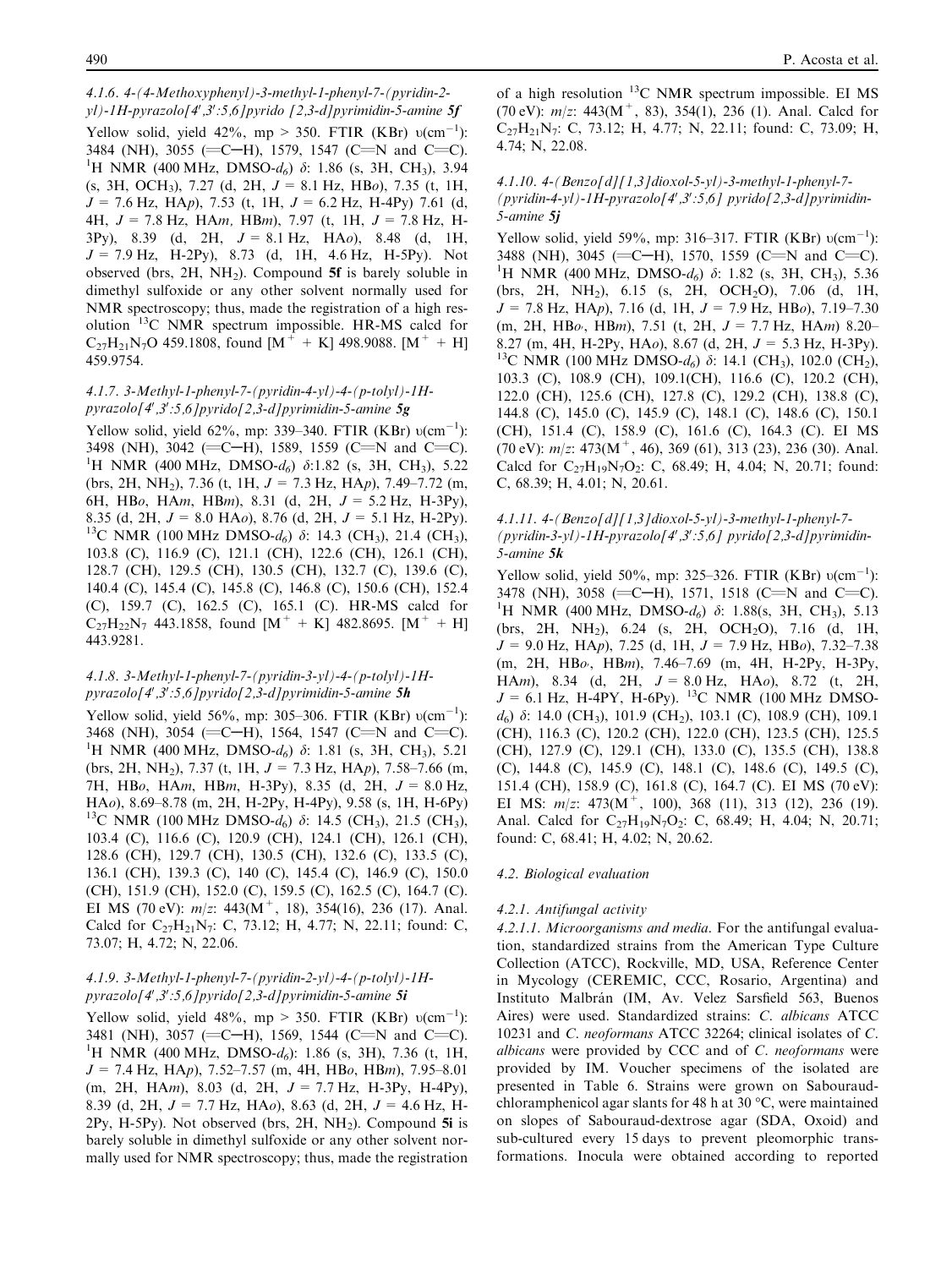<span id="page-10-0"></span>procedures [29] and adjusted to  $1-5 \times 10^3$  cells with colony forming units (CFU)/mL.

4.2.1.2. Fungal growth inhibition percentage determination. Broth microdilution techniques were performed in 96-well microplates according to the guidelines of the Clinical and Laboratory Standards Institute for yeasts (M27-A3) (Clinical and Laboratory Standards Institute). Reference Method for Broth Dilution Antifungal Susceptibility Testing of Yeasts, Approved Standard [29]. For the assay, compound test wells (CTWs) were prepared with stock solutions of each compound in DMSO (maximum concentration  $\leq 1\%$ ), diluted with RPMI-1640, to final concentrations of  $250-0.98 \text{ kg/mL}$ . An inoculum suspension  $(100 \mu L)$  was added to each well (final volume in the well =  $200 \mu L$ ). A growth control well (GCW) (containing medium, inoculum, and the same amount of DMSO used in a CTW, but compound-free) and a sterility control well (SCW) (sample, medium, and sterile water instead of inoculum) were included for each fungus tested. Microtiter trays were incubated in a moist, dark chamber at  $30^{\circ}$ C for 48 h for both yeasts. Microplates were read in a VERSA Max microplate reader (Molecular Devices, Sunnyvale, CA, USA). Amphotericin B was used as positive control. Tests were performed in triplicate. Reduction of growth for each compound concentration was calculated as follows: % of inhibition = 100 - (OD 405 CTW - OD 405 SCW)/(OD 405  $GCW - OD$  405 SCW). The means  $\pm$  SEM were used for constructing the dose–response curves representing% inhibition vs concentration of each compound. Dose–response curves were constructed with SigmaPlot 11.0 software.

#### Acknowledgements

Authors wish to thank the COLCIENCIAS and Universidad del Valle for financial support.

#### References

- [Aguiar, R., Nogueira, G., Nogueira, R., Cordeiro, C., Moura, C.,](http://refhub.elsevier.com/S1878-5352(15)00071-4/h0005) [Collares, D., Castelo-Branco, M., Neto, M., Fonteles, J., Monteiro,](http://refhub.elsevier.com/S1878-5352(15)00071-4/h0005) [A., Costa, J., Gadelha, M., 2012. Farnesol inhibits in vitro growth](http://refhub.elsevier.com/S1878-5352(15)00071-4/h0005) of the Cryptococcus neoformans [species complex with no significant](http://refhub.elsevier.com/S1878-5352(15)00071-4/h0005) [changes in virulence-related exoenzymes. Vet. Microbiol. 159, 375–](http://refhub.elsevier.com/S1878-5352(15)00071-4/h0005) [380.](http://refhub.elsevier.com/S1878-5352(15)00071-4/h0005)
- [Bagley, M.C., Hughes, D.D., Lloyd, R., Powers, V.E., 2001. A new](http://refhub.elsevier.com/S1878-5352(15)00071-4/h0010) [and highly expedient synthesis of pyrido\[2,3-](http://refhub.elsevier.com/S1878-5352(15)00071-4/h0010)d]pyrimidines. [Tetrahedron Lett](http://refhub.elsevier.com/S1878-5352(15)00071-4/h0010). 42, 6585–6588.
- [Brown, E., Wright, G., 2005. New targets and screening approaches in](http://refhub.elsevier.com/S1878-5352(15)00071-4/h0020) [antimicrobial drug discovery. Chem. Rev. 105, 759–774](http://refhub.elsevier.com/S1878-5352(15)00071-4/h0020).
- Bulicz, J., Bertarelli, D.C.G., Baumert, D., Fülle, F., Müller, C.E., [Heber, D., 2006. Synthesis and pharmacology of pyrido\[2,3](http://refhub.elsevier.com/S1878-5352(15)00071-4/h0025)  $d$ pyrimidinediones bearing polar substituents as adenosine recep[tor antagonists. Bioorg. Med. Chem](http://refhub.elsevier.com/S1878-5352(15)00071-4/h0025). Lett. 14, 2837–2849.
- C.S. Chem, Office, 2005. Version 9.0. Cambridge Soft Corporation, 100 Cambridge Park Drive, Cambridge, MA.
- [Chan, D., Rosowsky, A., 2005. Synthesis of the lipophilic antifolate](http://refhub.elsevier.com/S1878-5352(15)00071-4/h0030) [piritrexim via a palladium\(0\)-catalyzed cross-coupling reaction. J.](http://refhub.elsevier.com/S1878-5352(15)00071-4/h0030) [Org. Chem. 70, 1364–1368](http://refhub.elsevier.com/S1878-5352(15)00071-4/h0030).
- [Chan, D.C.M., Fu, R.A., Forsch, S.F., Queener, A., Rosow-sky, A.,](http://refhub.elsevier.com/S1878-5352(15)00071-4/h0035) [2005. Design, synthesis, and antifolate activity of new analogues of](http://refhub.elsevier.com/S1878-5352(15)00071-4/h0035) [piritrexim and other diaminopyrimidine dihydrofolate reductase](http://refhub.elsevier.com/S1878-5352(15)00071-4/h0035) inhibitors with  $\omega$ -carboxyalkoxy or  $\omega$ [-carboxy-1-alkynyl sub](http://refhub.elsevier.com/S1878-5352(15)00071-4/h0035)[stitution in the side chain. J. Med. Chem. 48, 4420–4431.](http://refhub.elsevier.com/S1878-5352(15)00071-4/h0035)
- [Choudhury, A., Chen, H., Nilsen, C.N., Sorgi, K.L., 2008. A](http://refhub.elsevier.com/S1878-5352(15)00071-4/h0040) [chemoselective aniline–chloropyrimidine coupling in a competing](http://refhub.elsevier.com/S1878-5352(15)00071-4/h0040) [electrophilic environment. Tetrahedron Lett. 49, 102–105](http://refhub.elsevier.com/S1878-5352(15)00071-4/h0040).
- CLSI, Clinical and Laboratory Standards Institute, 2008. Reference Method for Broth Dilution Antifungal Susceptibility Testing for Yeasts M27A3, 3rd ed. Approved Standard, vol. 28. Wayne Ed., Wayne (PA), No 14, pp 1–25.
- [Cordeu, L., Cubedo, E., Bandres, E., Rebollo, A., Saenz, X., Chuzes,](http://refhub.elsevier.com/S1878-5352(15)00071-4/h0050) H.M., Dominiquez, V., Echeverria, M., Mendevil, B., Sanmartín, [C., Palop, J.A., Font, M., 2007. Biological profile of new apoptotic](http://refhub.elsevier.com/S1878-5352(15)00071-4/h0050) [agents based on 2,4-pyrido\[2,3-](http://refhub.elsevier.com/S1878-5352(15)00071-4/h0050)d]pyrimidine derivatives. Bioorg. [Med. Chem. 15, 1659–1669.](http://refhub.elsevier.com/S1878-5352(15)00071-4/h0050)
- [Devi, I., Kumar, B.S.D., Bhuyan, P.J., 2003. A novel three-component](http://refhub.elsevier.com/S1878-5352(15)00071-4/h0060) [one-pot synthesis of pyrano\[2,3-](http://refhub.elsevier.com/S1878-5352(15)00071-4/h0060)d]pyrimidines and pyrido[2,3  $d$  pyrimidines using microwave heating in the solid state. [Tetrahedron Lett. 44, 8307–8310.](http://refhub.elsevier.com/S1878-5352(15)00071-4/h0060)
- [Devi, I., Borah, H.N., Bhuyan, P.J., 2004. Studies on uracils: a facile](http://refhub.elsevier.com/S1878-5352(15)00071-4/h0065) [one-pot synthesis of oxazino\[4,5-](http://refhub.elsevier.com/S1878-5352(15)00071-4/h0065)d]-, pyrano[2,3-d]-, pyrido[2,3-d] and pyrimido[4,5-d[\]pyrimidines using microwave irradiation in the](http://refhub.elsevier.com/S1878-5352(15)00071-4/h0065) [solid state. Tetrahedron Lett. 45, 2405–2408.](http://refhub.elsevier.com/S1878-5352(15)00071-4/h0065)
- [Dorsey, J., Jove, R., Kreker, A., Wu, J., 2000. The Pyrido\[2,3-](http://refhub.elsevier.com/S1878-5352(15)00071-4/h0070) d[\]pyrimidine](http://refhub.elsevier.com/S1878-5352(15)00071-4/h0070) [Derivative](http://refhub.elsevier.com/S1878-5352(15)00071-4/h0070) [PD180970](http://refhub.elsevier.com/S1878-5352(15)00071-4/h0070) [Inhibits](http://refhub.elsevier.com/S1878-5352(15)00071-4/h0070) [p210Bcr-Abl](http://refhub.elsevier.com/S1878-5352(15)00071-4/h0070) [Tyrosine](http://refhub.elsevier.com/S1878-5352(15)00071-4/h0070) [Kinase and Induces Apoptosis of K562 Leukemic Cells. Cancer](http://refhub.elsevier.com/S1878-5352(15)00071-4/h0070) [Res. 60, 3127–3131.](http://refhub.elsevier.com/S1878-5352(15)00071-4/h0070)
- [Gangjee, A., Adair, O., Queener, S., 2003. Synthesis and biological](http://refhub.elsevier.com/S1878-5352(15)00071-4/h0075) [evaluation of 2,4-diamino-6-\(arylaminomethyl\)pyrido\[2,3-](http://refhub.elsevier.com/S1878-5352(15)00071-4/h0075)d]pyrim[idines as inhibitors of](http://refhub.elsevier.com/S1878-5352(15)00071-4/h0075) Pneumocystis carinii and Toxoplasma gondii [dihydrofolate reductase and as antiopportunistic infection and](http://refhub.elsevier.com/S1878-5352(15)00071-4/h0075) [antitumor agents. J. Med. Chem. 46, 5074–5082](http://refhub.elsevier.com/S1878-5352(15)00071-4/h0075).
- [Hamby, J., Connolly, C., Schroeder, M., Winters, R., 1997.](http://refhub.elsevier.com/S1878-5352(15)00071-4/h0085) [Structure](http://refhub.elsevier.com/S1878-5352(15)00071-4/h0085)-[activity relationships for a novel series of pyrido\[2,3](http://refhub.elsevier.com/S1878-5352(15)00071-4/h0085) d[\]pyrimidine tyrosine kinase inhibitors. J. Med. Chem. 40, 2296–](http://refhub.elsevier.com/S1878-5352(15)00071-4/h0085) [2303.](http://refhub.elsevier.com/S1878-5352(15)00071-4/h0085)
- [Insuasty, B., Orozco, F., Quiroga, J., Abonia, R., Nogueras, M.,](http://refhub.elsevier.com/S1878-5352(15)00071-4/h0095) [Cobo, J., 2008. Synthesis of novel 6,6a,7,8-tetrahydro-5](http://refhub.elsevier.com/S1878-5352(15)00071-4/h0095)H-naphtho[1,2-e]pyrimido[4,5-b[\]\[1,4\]diazepines under microwave irradia](http://refhub.elsevier.com/S1878-5352(15)00071-4/h0095)[tion as potential anti-tumor agents. Eur. J. Med. Chem. 43, 1955–](http://refhub.elsevier.com/S1878-5352(15)00071-4/h0095) [1962.](http://refhub.elsevier.com/S1878-5352(15)00071-4/h0095)
- Insuasty, B., García, A., Quiroga, J., Abonia, R., Nogueras, M., Cobo, [J., 2010. Synthesis of novel 6,6a,7,8-tetrahydro-5](http://refhub.elsevier.com/S1878-5352(15)00071-4/h0090)H-naphtho[1,2 e]pyrimido[4,5-b[\]\[1,4\]diazepines under microwave irradiation as](http://refhub.elsevier.com/S1878-5352(15)00071-4/h0090) [potential anti-tumor agents. Eur. J. Med. Chem. 45, 2841–2846](http://refhub.elsevier.com/S1878-5352(15)00071-4/h0090).
- [Kanth, S.R., Reddy, G.V., Kishore, K.H., Rao, P.S., Narsaiah, B.,](http://refhub.elsevier.com/S1878-5352(15)00071-4/h0100) [Murthy, U.S.N., 2006. A new and highly expedient synthesis of](http://refhub.elsevier.com/S1878-5352(15)00071-4/h0100) pyrido[2,3-d[\]pyrimidines. Eur. J. Med. Chem. 41, 1011–1016.](http://refhub.elsevier.com/S1878-5352(15)00071-4/h0100)
- [Kappe, C.O., 2004. Controlled microwave heating in modern organic](http://refhub.elsevier.com/S1878-5352(15)00071-4/h0105) [synthesis. Angew. Chem. Int. Ed. 43, 6250–6284](http://refhub.elsevier.com/S1878-5352(15)00071-4/h0105).
- [Kuyper, L.F., Garvey, J.M., Garvey, J.M., Baccanari, D.P.,](http://refhub.elsevier.com/S1878-5352(15)00071-4/h0110) [Champness, J.N., Stammers, D.K., Beddetl, C.R., 1996.](http://refhub.elsevier.com/S1878-5352(15)00071-4/h0110) Pyrrolo[2,3-d[\]pyrimidines and pyrido\[2,3-](http://refhub.elsevier.com/S1878-5352(15)00071-4/h0110)d]pyrimidines as con[formationally restricted analogues of the antibacterial agent](http://refhub.elsevier.com/S1878-5352(15)00071-4/h0110) [trimethoprim. Bioorg. Med. Chem. 4, 593–602](http://refhub.elsevier.com/S1878-5352(15)00071-4/h0110).
- [Lawen, A., 2003. Apoptosis-an introduction. BioEssays 25, 888–896.](http://refhub.elsevier.com/S1878-5352(15)00071-4/h0115)
- Lunt, E., Newton, C.C., Katritzky, A.R., Rees, C.W., Boulton, A.J., Killop, A. Mc., 1984. Comprehensive Heterocyclic Chemistry, vol. 3. Pergamon Press, Oxford, 199–232 and 260–261.
- [Martins, M.A.P., Frizzo, C.P., Moreira, D.N., Buriol, L., Machado,](http://refhub.elsevier.com/S1878-5352(15)00071-4/h0125) [P., 2009. Solvent-free heterocyclic synthesis. Chem. Rev. 109, 4140–](http://refhub.elsevier.com/S1878-5352(15)00071-4/h0125) [4182.](http://refhub.elsevier.com/S1878-5352(15)00071-4/h0125)
- [Mukherjee, P., Leidich, S., Isham, N., Leitner, I., Ryder, N.,](http://refhub.elsevier.com/S1878-5352(15)00071-4/h0130) [Ghannoum, M., 2003. Clinical](http://refhub.elsevier.com/S1878-5352(15)00071-4/h0130) Trichophyton rubrum strain exhibit[ing primary resistance to terbinafine. Antimicrob. Agents](http://refhub.elsevier.com/S1878-5352(15)00071-4/h0130) [Chemother. 47, 82–86](http://refhub.elsevier.com/S1878-5352(15)00071-4/h0130).
- [Olivieria, M., Sivasubramanian, A., Rodriguez, L., Seijos, J., Vasquez,](http://refhub.elsevier.com/S1878-5352(15)00071-4/h0135) [M., Peixoto, F., Abreu, C., Cidade, H., Oliveira, A., Pinto, M.,](http://refhub.elsevier.com/S1878-5352(15)00071-4/h0135) 2008. Substituted pyrazolo[3,4-d[\]pyrimidines: microwave-assisted,](http://refhub.elsevier.com/S1878-5352(15)00071-4/h0135) [solvent-free synthesis and biological evaluation. Helv. Chim. Acta](http://refhub.elsevier.com/S1878-5352(15)00071-4/h0135) [91, 1336–1344](http://refhub.elsevier.com/S1878-5352(15)00071-4/h0135).